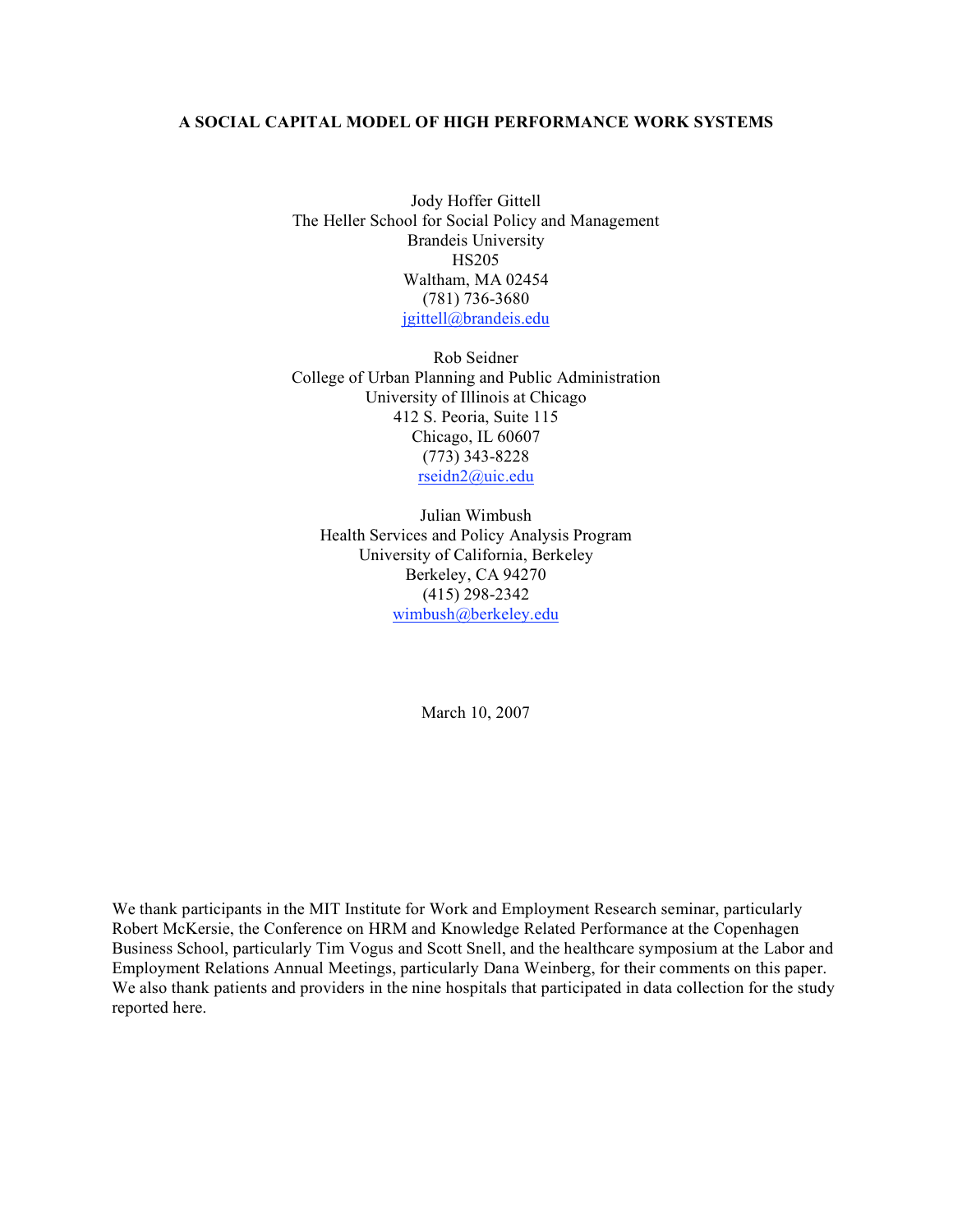# **A SOCIAL CAPITAL MODEL OF HIGH PERFORMANCE WORK SYSTEMS**

In this paper we explore a causal mechanism through which high performance work systems affect performance outcomes. We propose a model in which a particular type of high performance work system – a relational work system – enhances organizational performance by creating a framework that encourages the development of social capital between employees who perform distinct functions. In a nine-hospital study of patient care, we show that the adoption of a relational work system predicts high levels of social capital among doctors, nurses, physical therapists, social workers and case managers in the form of relational coordination, in turn predicting quality and efficiency outcomes for patients. Results suggest that social capital models of high performance work systems are a promising counterpart to models that focus on employee skills or commitment.

(127 words)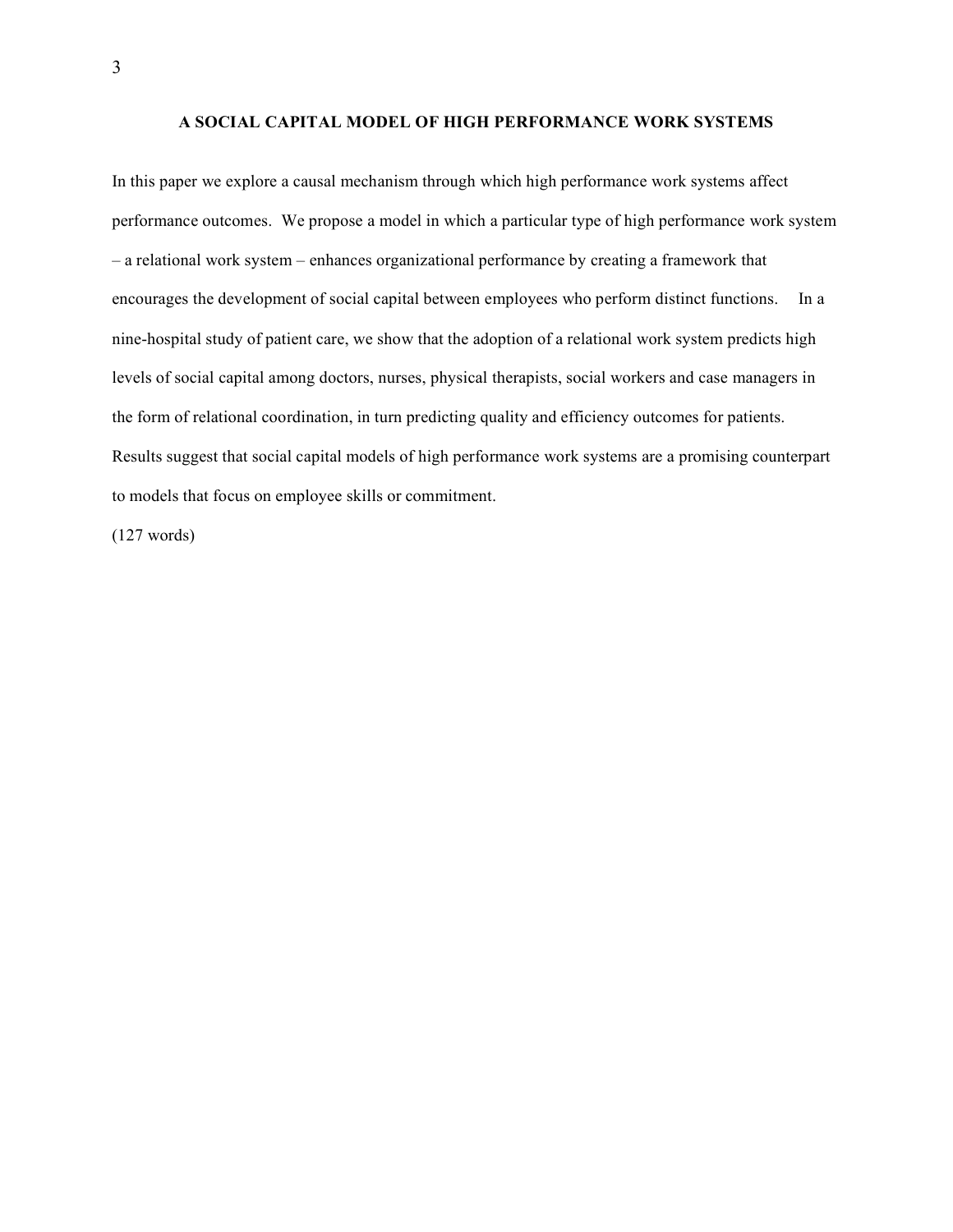## **INTRODUCTION**

One of the core principles of human resource management is that the way employees are managed is reflected in an organization's performance. In support of this argument, certain sets of human resource practices have been found to improve employee effectiveness (Pfeffer and Veiga 1999) and to predict higher levels of organizational performance (Huselid 1995; Becker and Gerhart 1996; Ichniowski Kochan Levine Olson and Strauss 1996; Ramsey Scholarios and Harley 2000; Bailey Berg and Sandy 2001; Shaw and Delery 2003). Researchers have documented the impact of human resource practices on efficiency outcomes such as worker productivity (e.g. Bartel 1994), on quality outcomes such as patient mortality (West et al 2002), and on broader sets of performance outcomes (e.g. Bartel 2004; Wright Gardner and Moynihan 2006). Human resource practices have been found to explain performance differences among steel finishing lines (Ichniowski Shaw and Prennushi 1996), call centers (Batt 1999), airlines (Gittell 2001), banks (Richard and Johnson 2004) and high technology firms (Collins and Clark 2003).

Multiple labels have been applied to this basic argument, including high performance work systems, high commitment work systems, high involvement work systems and high performance human resource management. Despite these different labels, there is a common thread in the underlying arguments; organizations can achieve high performance by adopting practices that recognize and leverage employees' ability to create value. Though there is some disagreement among researchers, it is generally agreed that these practices include selection, training, mentoring, incentives, and knowledge-sharing mechanisms (Horgan and Muhlau 2006; Isom-Rodriguez 2006), and that these practices are more effective when they are implemented in bundles that are mutually supporting or complementary (MacDuffie 1995; Dunlop and Weil 1996; Ichniowski Shaw and Prennushi 1996; Batt 1999; Cappelli and Neumark 2001; Laursen 2002).

There is less agreement however on the causal mechanisms through which high performance work systems influence performance outcomes (Delery and Shaw 2001; Bowen and Ostroff 2004). In this paper we develop a social capital model of high performance work systems, in contrast to the human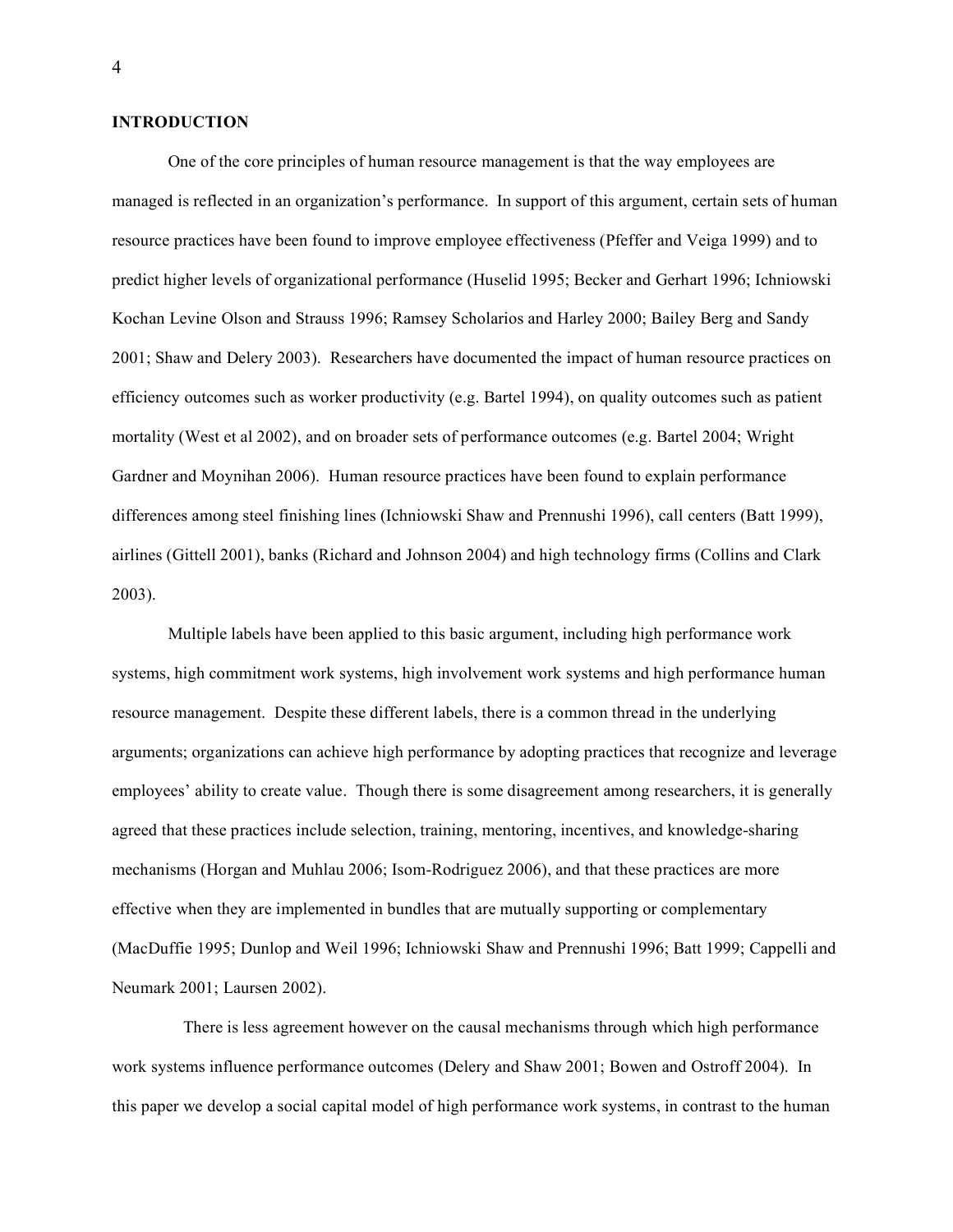capital and commitment perspectives. Rather than focusing on knowledge and skills of employees or on alignment between employees and their employer, this alternative model focuses on *relationships between employees* as the causal mechanism between high performance work systems and performance. We know that social capital can be developed by organizations as a distinctive organizational capability and a source of competitive advantage (Nahapiet and Ghoshal 1998; Leana and Van Buren 1999). But so far there has been relatively little insight into how organizations can build the social capital that serves these performance objectives. We argue that one way to do so is to develop a high performance work system in which each component work practice reaches across multiple functions to engage employees in a coordinated effort. The high performance work practices identified in this study are distinct from the typical high performance work practices found in the literature due to their focus on building employeeto-employee relationships. We label them relational work practices to flag this important difference and argue that together they form a relational work system.

We test our model with multi-level data from a nine-hospital study of patient care including administrator interviews to measure work practices, care provider surveys to measure social capital, and patient surveys to measure patient outcomes. We explore the effects of relational work systems on quality and efficiency outcomes for patients, and the mediation of these effects through relationships among care providers. Hospitals are notorious for operating with well-defined silos and with turf battles between them. Building social capital in a hospital setting thus provides a robust test of our model whose results can be utilized in less complex institutions.

### **Alternative Theories of High Performance Work Systems**

Theories of high performance work systems often draw upon human capital theory. A central implication of human capital theory is that human resource practices can improve organizational performance by increasing the knowledge and skills of employees (Becker 1975). To be successful, firms must invest in and maintain the workforce just as they invest in and maintain the capital infrastructure. Researchers have found that companies can achieve sustained performance advantages by leveraging the knowledge of their employees. High performance work systems can foster the development of human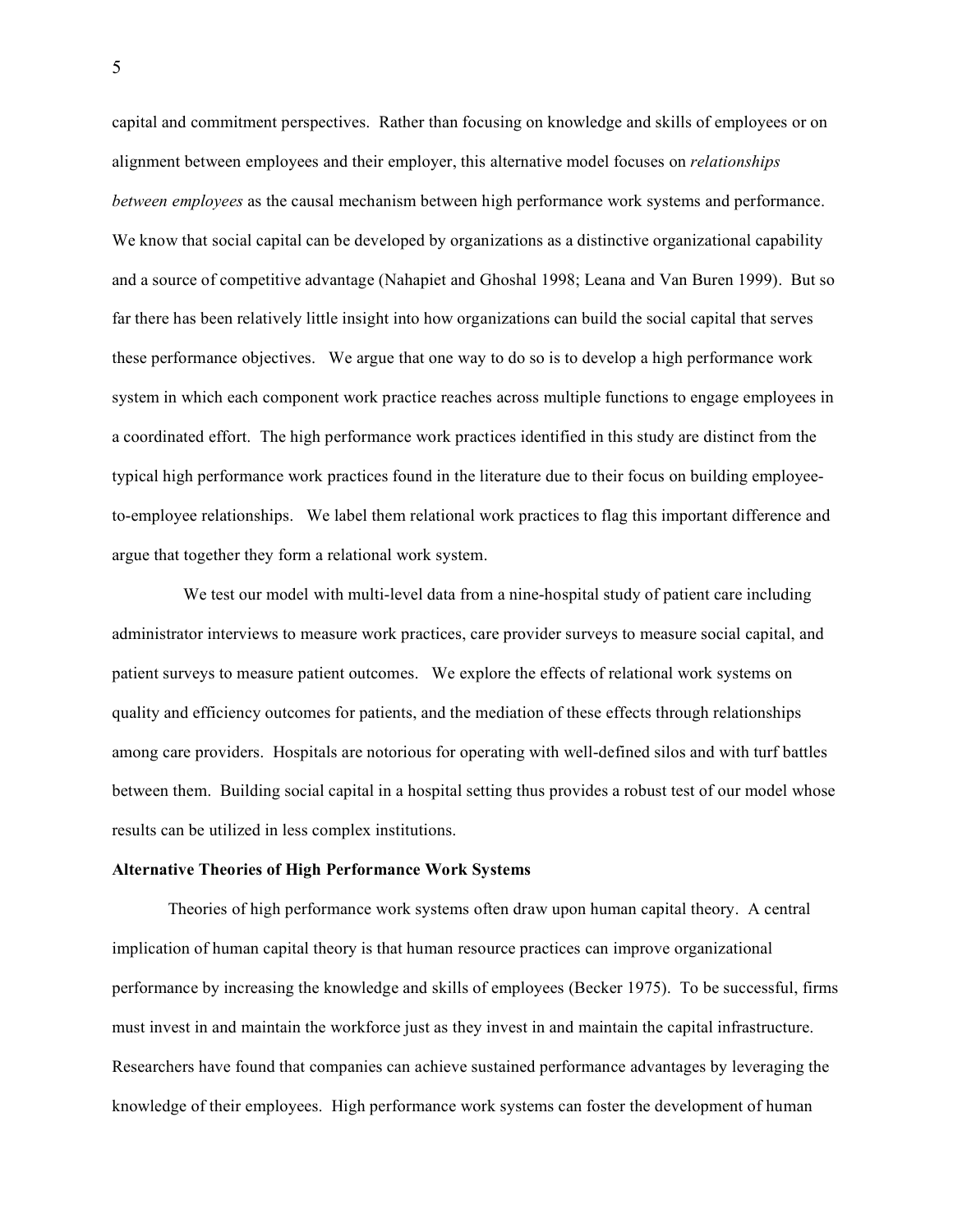capital in the form of firm-specific idiosyncratic skills (Gibbert 2006), creating a performance advantage for organizations (e.g., Freid and Hisrich 1994; MacMillan Zemann and Subbanarasimha 1987; Tyebjee and Bruno 1984) through processes such as increased employee problem solving (Snell and Dean 1992), and improved customization by employees in service industries (Batt 2002).

An alternative theoretical perspective is that high performance work systems work by enhancing the motivation and commitment of employees. High performance work systems transform employees from being merely employees into being partners for achieving organizational goals through use of human resource practices that draw on employee commitment, involvement and empowerment (Caspersz 2006). According to this perspective, managing employees in a high performance work system requires involving and empowering employees (Whitener 2001). Consistent with this view, studies have found that particular work practices are associated with increased employee control over work (Tomer 2001), increased employee involvement (Ichniowski et al 1996) and higher levels of commitment, and that these behaviors in turn are positively associated with firm performance (e.g. Rosenberg and Rosenstein 1980; Estrin Jones and Svejnar 1987; Ichniowski et al 1996).

Though the human capital perspective recognizes that skills and knowledge must be shared among employees to be useful, and though the commitment-based perspective recognizes the importance of manager/worker relationships in achieving motivation and commitment, neither of these perspectives explicitly conceptualizes *relationships between employees* as the desired intermediate outcome of high performance work systems. To further develop insights about the ability of high performance work systems to foster relationships between employees, we turn to the concept of social capital.

#### **Social Capital Theories of High Performance Work Systems**

Social capital is "the aggregate of the actual or potential resources which are linked to possession of a network of more or less institutionalized relationships of mutual acquaintance and recognition" (Bourdieu 1986), or more simply, an asset that adheres in social relations and networks (Leana and Van Buren 1999). Although the concept of social capital has a wide array of applications (see Adler and Kwon 2002 for a review), organizational social capital is the type of social capital that exists in and can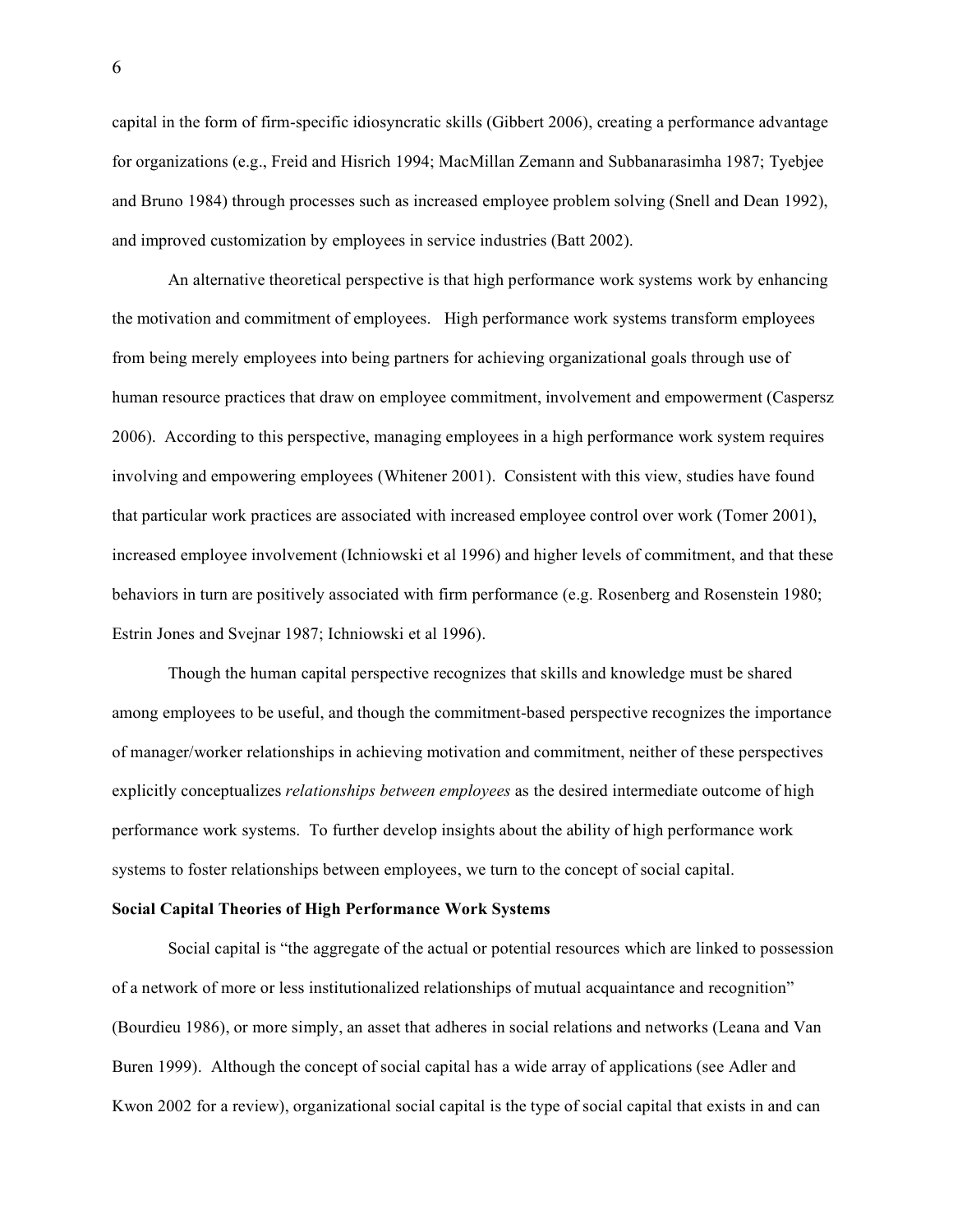be developed by organizations as a distinctive organizational capability and source of competitive advantage (Nahapiet and Ghoshal 1998; Leana and Van Buren 1999). Organizational social capital improves performance by enabling employees to access the resources that are embedded within a given network (Seibert Kraimer and Liden 2001), and by facilitating the transfer and sharing of knowledge (Nahapiet and Ghoshal 1998; Tsai and Ghoshal 1998; Levin and Cross 2006; Leana and Pil 2006). Other theorists have suggested the importance of organizational social capital for coordinating work (Faraj and Sproull 2000; Gittell 2000; Adler and Kwon 2007), based on the argument that coordination is a fundamentally social process (Weick and Roberts 1993; Faraj and Sproull 2000; Gittell 2002). According to the theory of relational coordination, coordination that occurs through frequent, high quality communication supported by relationships of shared goals, shared knowledge and mutual respect enables organizations to better achieve their desired outcomes. Specifically, "relational coordination is a mutually reinforcing process of interaction between communication and relationships carried out for the purpose of task integration" (Gittell 2002: 301).

Relatively little is known about how organizations influence the formation of social capital among their employees. However, some progress has been made. Leana and Van Buren (1999) argued that stable employment relationships and reciprocity norms can facilitate the formation of social capital among employees. Evans and Davis (2005) developed a model suggesting that high performance work systems influence multiple dimensions of an organization's social structure, including the development of bridging ties, norms of reciprocity, shared mental models, role making and organizational citizenship behavior. Gittell (2000) argued that human resource practices can be re-designed to foster relational coordination among employees who are engaged in a common work process. When carried out consistently across work practices, this form of redesign is argued to result in a high performance work system that is amenable to the development of working relationships. Gittell showed that these redesigned work practices, including selection, conflict resolution, performance measurement, job design, supervision and boundary spanner roles predicted significantly higher levels of relational coordination among airline employees, though their impact on performance was not explored.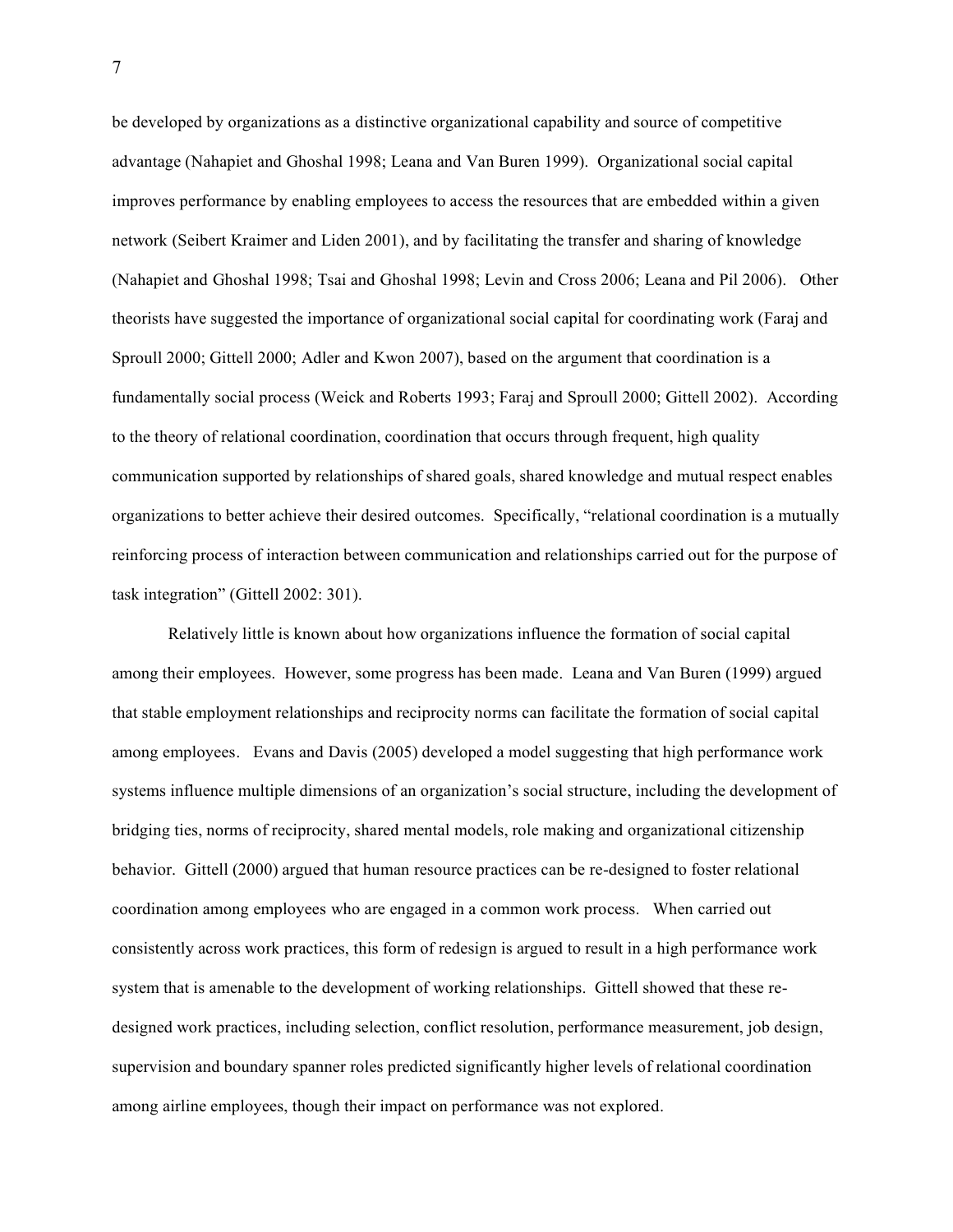Similarly, Gant, Ichniowski and Shaw (2002) argued that human resource practices influence performance outcomes because they influence the social networks of production employees and the patterns of interaction through which work gets done. They showed that on steel finishing lines with high performance work systems, defined as selection, training, incentive pay, job design, problem solving teams, and extensive labor/management communication, production employees have denser communication networks with each other, and that these steel finishing lines also exhibit higher performance measured in terms of fewer delays and higher yields. Their results suggest that social capital may mediate the link between high performance work practices and outcomes, though mediation was not demonstrated.

Lopez, et al (2005) argued that high performance work practices encourage employees to engage in collective learning, resulting in increased multi-disciplinary knowledge and thereby contributing to firm performance. They showed that hiring, training, incentive pay and participation in decision-making contribute to organizational learning, which in turn contributes to firm performance, though again, mediation was not demonstrated. Collins and Clark (2003) argued that the social networks of top management teams provide a source of competitive advantage because they enhance the firm's information-processing capability, and that human resource practices, including mentoring, incentives and performance appraisals, can be designed to encourage the development of these social networks. They demonstrated that the impact of these high performance practices on firm performance is mediated by the strength of firms' top management team social networks.

Most recently, Vogus (2006) argued that that high performance work practices such as selection, training, performance appraisal, empowerment and job security contribute to high quality interactions and mindfulness by signaling to employees the importance of relationships, and that these high quality interactions contribute to higher quality outcomes for patients, particularly patient safety. Vogus demonstrated that the impact of these high performance practices on patient safety outcomes is mediated by the quality of interactions and mindfulness among the nursing staff on hospital units.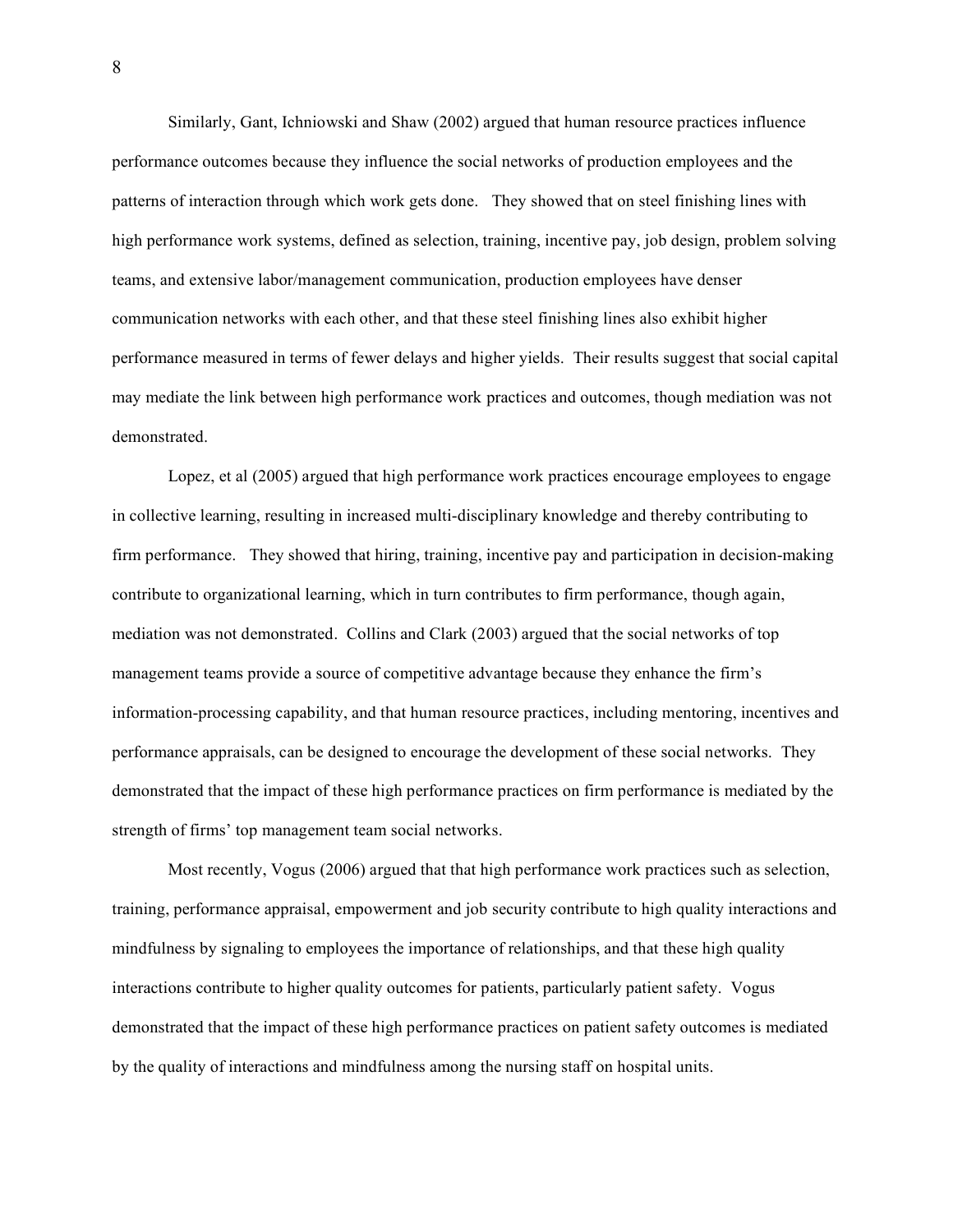Though the forms of social capital explored in these empirical studies are varied, including relational coordination (Gittell 2000), communication networks (Gant Ichniowski and Shaw, 2002; Collins and Clark 2003), collective learning (Lopez et al, 2005) and mindful interacting (Vogus 2006), together these studies suggest an alternative model of high performance work systems in which work practices influence organizational outcomes by helping to build social capital between employees.

#### **From High Performance Work Practices to Relational Work Practices**

The work practices found in these studies resemble in many ways the work practices found in the earlier high performance work systems literature – they include selection, training, performance measurement, rewards, knowledge-sharing mechanisms and so on – but they differ in an important way. The work practices found in these studies are focused on fostering relationships among employees. This new understanding of high performance work systems builds on a long standing argument by postbureaucracy theorists that traditional work practices often create divisions between employees even when relationships are critically important due to the need for coordination (e.g. Piore 1992; Heckscher 1994). According to Piore, bureaucratic organizational practices that have become widespread through the rise of Taylorism "have pushed us to restrict communication among the people responsible for the way in which the different parts are performed" (1992: 20). Heckscher envisions a post-bureaucratic, interactive organizational form in which "everyone takes responsibility for the success of the whole" and in which "workers need to understand the key objectives in depth in order to coordinate their actions intelligently 'on the fly'" (1994: 24-25). Rather than rejecting the role of formal work practices, we argue that formal work practices can be redesigned explicitly to foster the relationships of shared goals, shared knowledge and mutual respect through which work can be effectively coordinated 'on the fly.'

We propose that the work practices that foster social capital between employees include: selection and training for cross-functional teamwork; measuring performance and providing rewards based on contributions to broad goals; the use of conflict resolution to build relationships between employees; and information sharing or coordinating mechanisms to foster connections; as well as other candidates. We call these *relational work practices* in recognition that they are distinct from the usual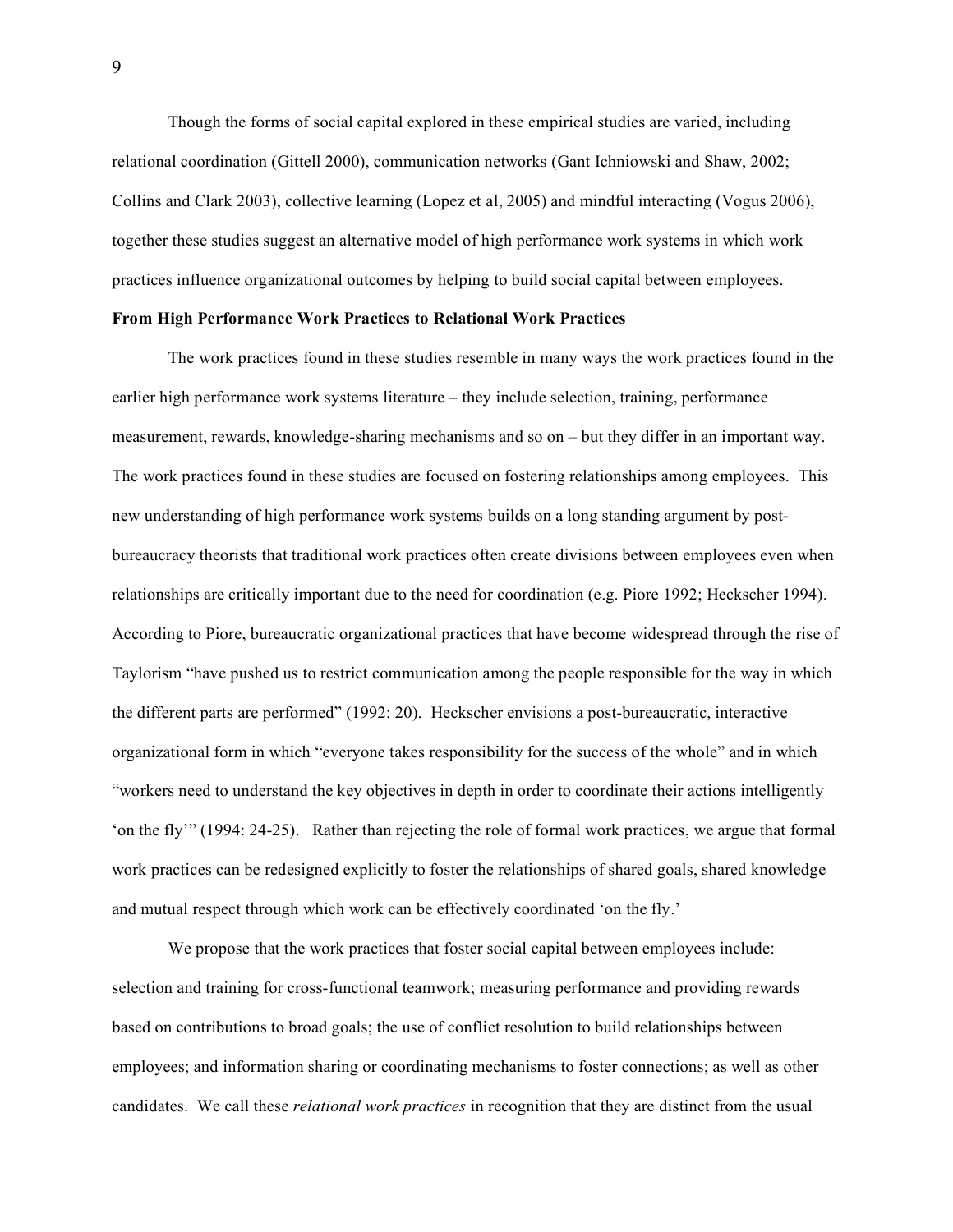conceptualization of high performance work practices, which focus more on worker skills or commitment than on the relationships between employees. We argue further that these relational work practices together form a *relational work system* that influences performance outcomes through its positive effect on social capital. In other words, increased levels of social capital explain or mediate the relationship between relational work systems and performance outcomes.

*Hypothesis 1:* The adoption of relational work systems positively predicts the formation of social capital among employees.

*Hypothesis 2:* The adoption of relational work systems positively predicts performance outcomes.

*Hypothesis 3:* The effect of relational work systems on performance outcomes is mediated by the formation of social capital among employees.

These hypotheses together serve as the basis for a social capital model of high performance work systems, illustrated in Figure 1.

[Insert Figure 1 about here.]

## **METHODS**

## **Setting**

To test these hypotheses, a study of patient care was conducted using a convenience sample of nine major urban hospitals. We chose a work process for which outcomes were well understood and readily measured – surgical care for joint replacement patients. We selected nine orthopedics units, each located in a separate hospital, which performed relatively large numbers of joint replacements, in order to secure an adequate sample of patients in a short period of time. In each orthopedics unit, there was a group of care providers, including physicians, nurses, physical therapists, case managers and social workers, who were responsible for providing care to joint replacement patients.

## **Data Sources**

Data from the nine participating orthopedics units included administrator interviews, a care provider survey, a patient survey and patient hospitalization records. Administrator interviews were used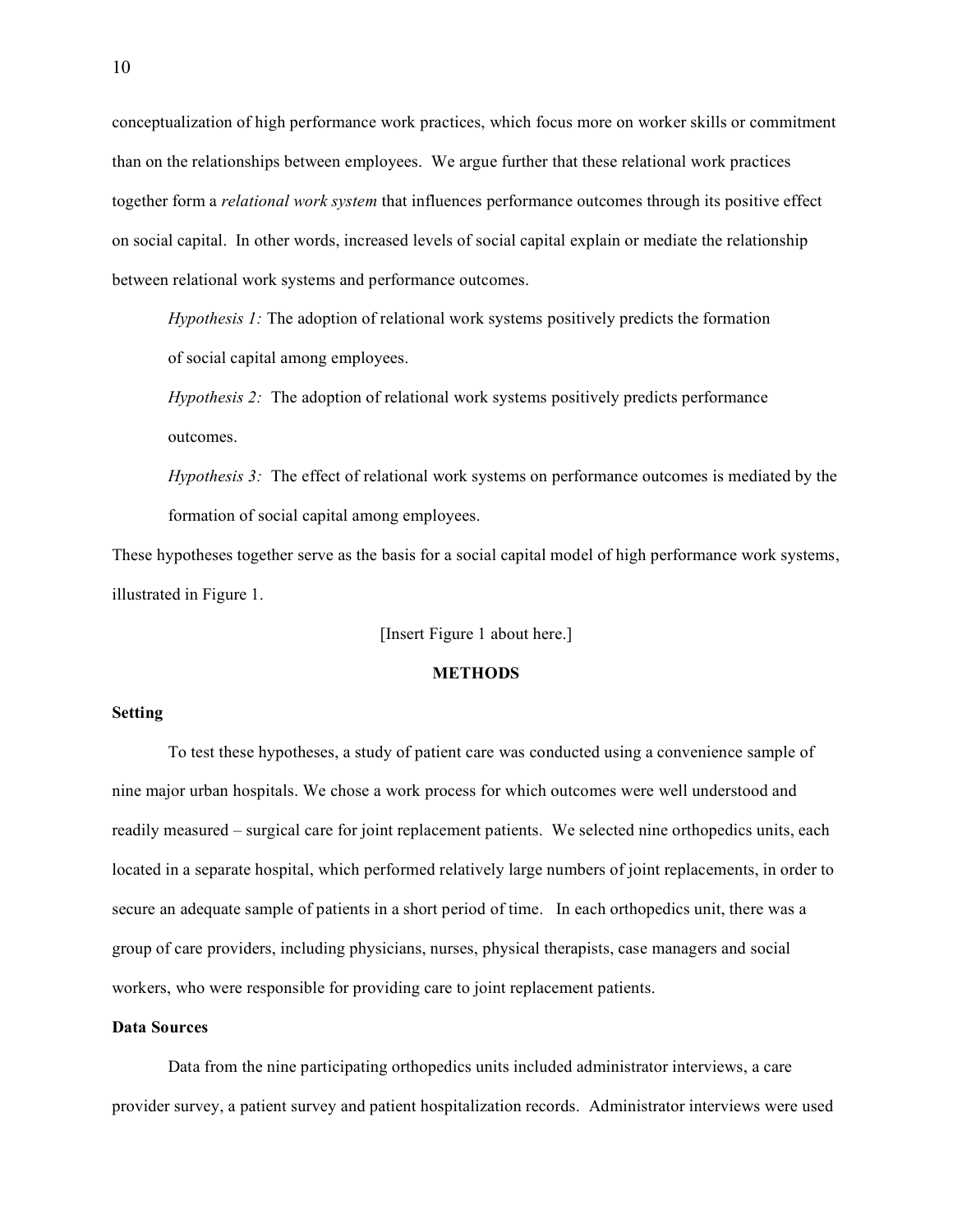to measure high performance work practices at the level of the orthopedics unit. The care provider survey was used to measure relational coordination at the level of individual care providers, nested within the nine orthopedics units. Individual patient surveys and hospitalization records were used to measure performance outcomes at the level of individual patients, nested within the nine orthopedics units.

To measure work practices, administrators and direct care providers were interviewed in each of the nine orthopedics units, including at least one physician, nurse, physical therapist, social worker and case manager. For each unit, unstructured interviews and observations were conducted in person at the time of the initial site visits, followed up by more systematic structured interviews conducted after the site visits by phone. The interview protocol that we developed based on our first stage of interviews and observations was used as a guide for our second stage of interviews.

To measure relational coordination, surveys were mailed to all eligible care providers in the nine orthopedics units who had responsibilities for joint replacement patients during the study period, in five core functions: physicians, nurses, physical therapists, social workers and case managers. A unit administrator designated by the chief of orthopedics identified all eligible care providers in each unit. Responses were received from 338 of 666 providers for an overall provider response rate of 51%.

To measure patient outcomes, the patient survey was adapted from a validated instrument that is widely used to assess the quality of care in healthcare settings (Cleary et al 1991). We received responses to 878 of 1,367 questionnaires sent to patients in the target population, for a response rate of 64%. In addition, hospitalization records were obtained for each patient from hospital administrators. These records were used to determine length of stay for each patient, and to extract information regarding patient characteristics to use as control variables in models of quality and efficiency outcomes.

## **Relational Work Systems**

The relational work practices measured for this study include selection for cross-functional teamwork, rewards for cross-functional teamwork, cross-functional performance measurement, crossfunctional conflict resolution, cross-functional team meetings and cross-functional boundary spanners. Descriptive data for these work practices are shown in Table 1. *Selection for cross-functional teamwork*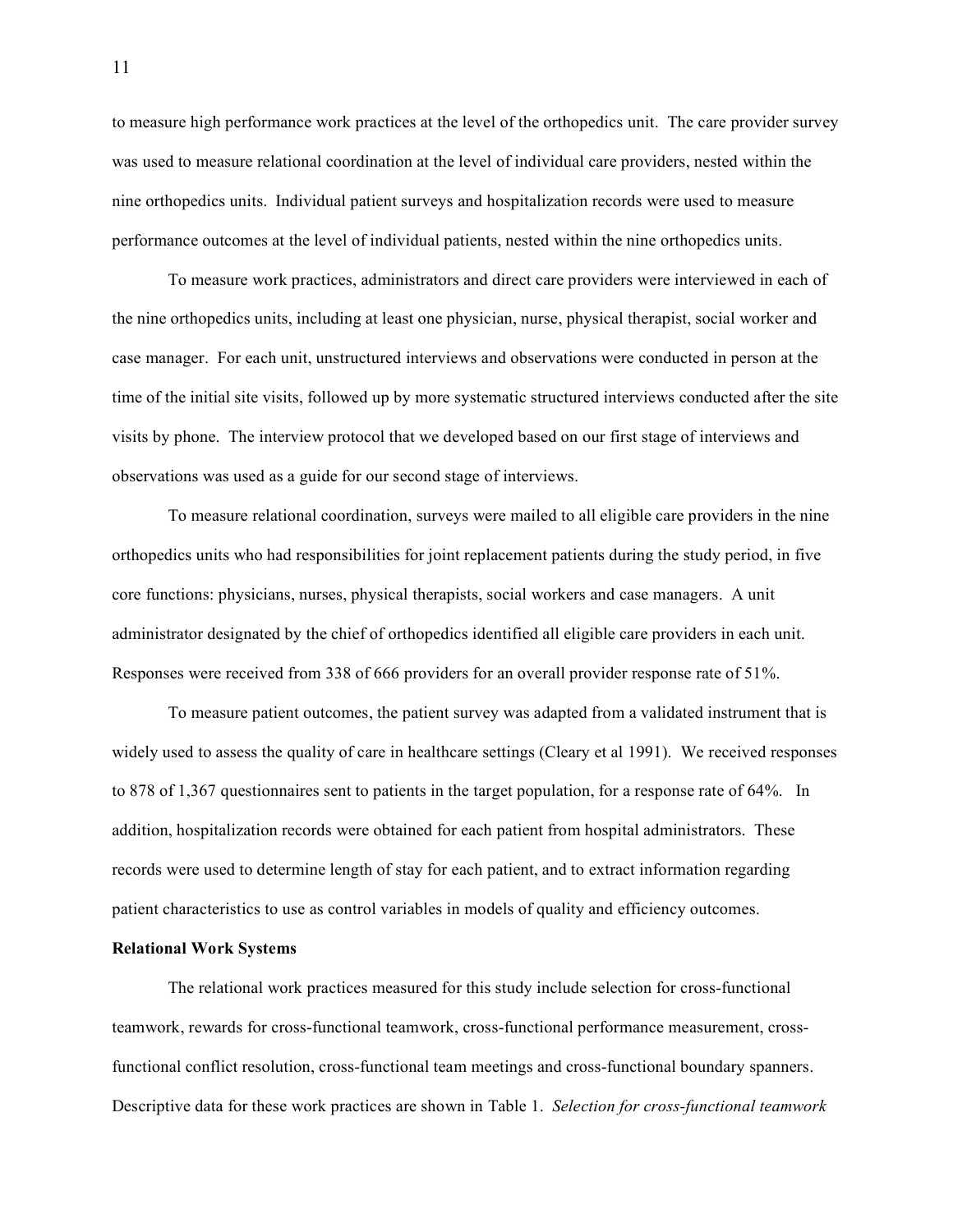was measured by asking administrators in each orthopedics unit about selection criteria for physicians, nurses and physical therapists, probing as to whether teamwork ability was considered an important selection criterion. This variable was coded from 0 to 2 for each of these three functions, 0 indicating that teamwork ability was not considered, 1 indicating that it was considered to some extent, and 2 indicating that it was a consistent criterion for selection. Cronbach's alpha for the reliability of the selection index was 0.753.

*Rewards for cross-functional teamwork* were measured by asking administrators about the criteria for rewards for physicians, nurses and physical therapists, probing as to whether rewards were based purely on individual performance or whether they were based on some team criteria as well. This variable was coded from 0 to 2. For physicians, 0 indicated individual rewards only, 1 indicated surplus sharing with the hospital and 2 indicated risk sharing with the hospital. For nurses and physical therapists, 0 indicated no rewards, 1 indicated individual rewards only, and 2 indicated some team rewards. *Cross-functional conflict resolution* was measured by asking administrators about conflict resolution processes, probing as to whether any formal conflict resolution process was in place for physicians, nurses or physical therapists. This variable was coded from 0 to 1 for physicians, nurses and physical therapists, where 0 indicated that the function had no access to formal cross-functional conflict resolution processes and where 1 indicated access. Cronbach's alpha for the rewards index was 0.636 and for the conflict resolution index was 0.790.

*Cross-functional performance measurement* was measured by asking administrators about the quality assurance process and the utilization review process in their hospital, probing as to whether each of these processes were largely focused on identifying the single function that was responsible for a quality or utilization problem, or whether there was a more cross-functional approach. These two variables were coded on a 1 to 5 scale, with 1 indicating a purely functional approach and 5 indicating a highly cross-functional approach. We also probed as to whether these two performance measurement processes were largely reactive, focused on affixing blame, or proactive, focused on problem solving. These two variables were coded on a 1 to 5 scale, with 1 indicating a purely reactive, blaming focus and 5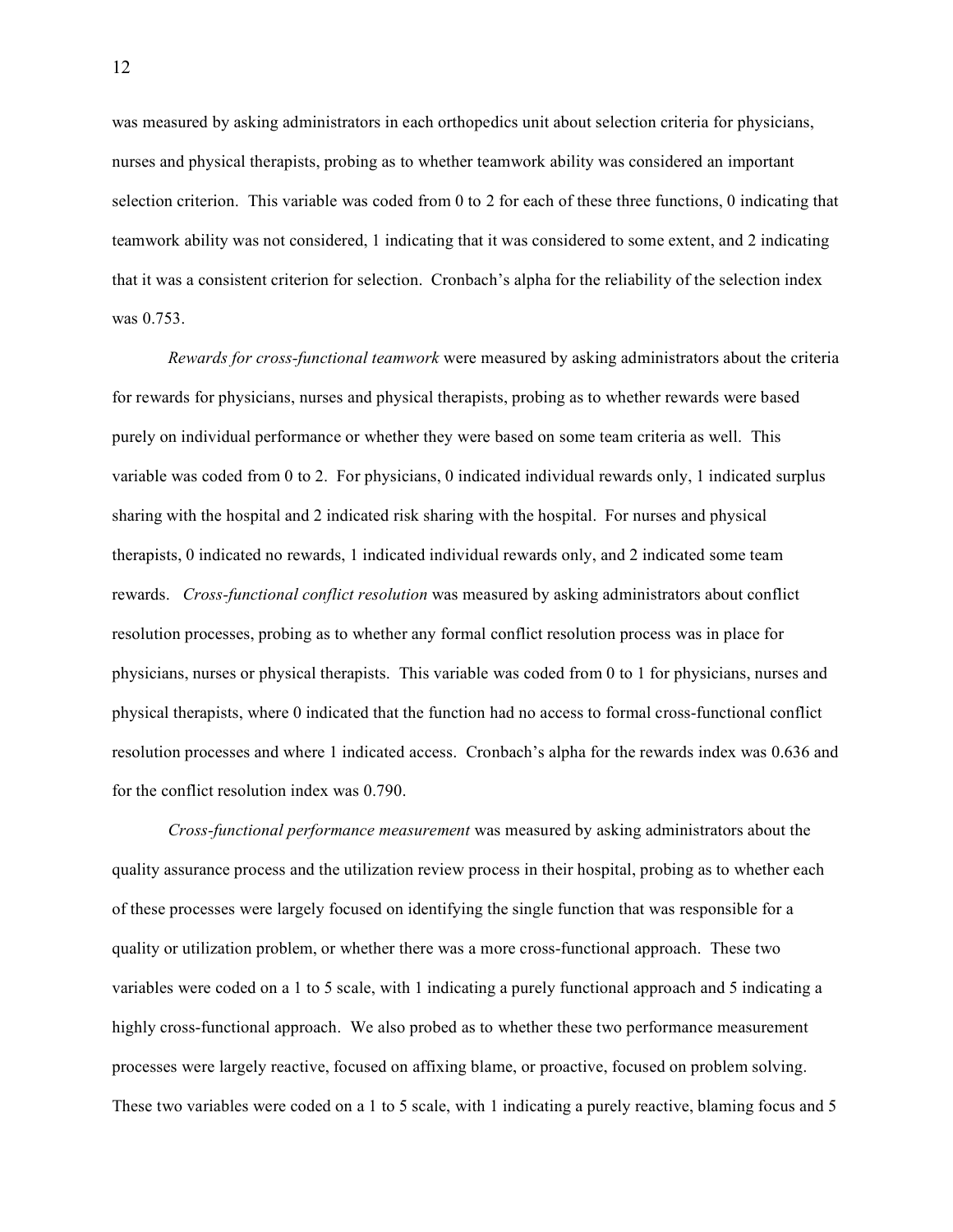indicating a highly proactive problem-solving focus. Cronbach's alpha for the performance measurement index was 0.906.

*Cross-functional team meetings* were measured by asking administrators about participation in physician rounds and nursing rounds, probing to find out which functional groups participated in those rounds and the frequency of their participation. These variables were coded on a 0 to 2 scale, with 0 indicating that the function did not participate in the rounds, with 1 indicating that they participated sometimes, and with 2 indicating that they participated usually or always. *Cross-functional boundary spanner* was measured by asking about the caseload and roles of the case managers who worked with joint replacement patients, and whether the primary nursing model was in place on that unit, providing a second boundary spanner role. Caseload was measured as a continuous variable, while each of the roles - - utilization review and planning for patient discharge – were coded as 0 to 1, with 0 indicating that the role was not expected and 1 indicating that the role was expected of case managers. Primary nursing was coded as 1 if the model was in place and 0 if it was not. Cronbach's alpha for the team meetings index was 0.705, and for the boundary spanner index was 0.804.

Together, these relational practices can be conceptualized as forming a *relational work system*. Cronbach's alpha for the relational work system index was 0.920. A factor analysis resulted in a onefactor solution with an eigenvalue of 3.29 (factor 2 with an eigenvalue of 0.93). Factor loadings were: selection 0.842, rewards 0.758, conflict resolution 0.813, performance measurement 0.604, meetings 0.536 and boundary spanner 0.834.

[Insert Table 1 about here.]

# **Relational Coordination**

As described above, relational coordination is a form of organizational social capital focused on the coordination of work, and is particularly relevant in settings where work is divided among multiple functions, each with a set of distinct specialized tasks. Relational coordination was measured using the survey of care providers. The questions reflected the seven dimensions of relational coordination: the frequency, timeliness, accuracy and problem-solving nature of communication among those providers,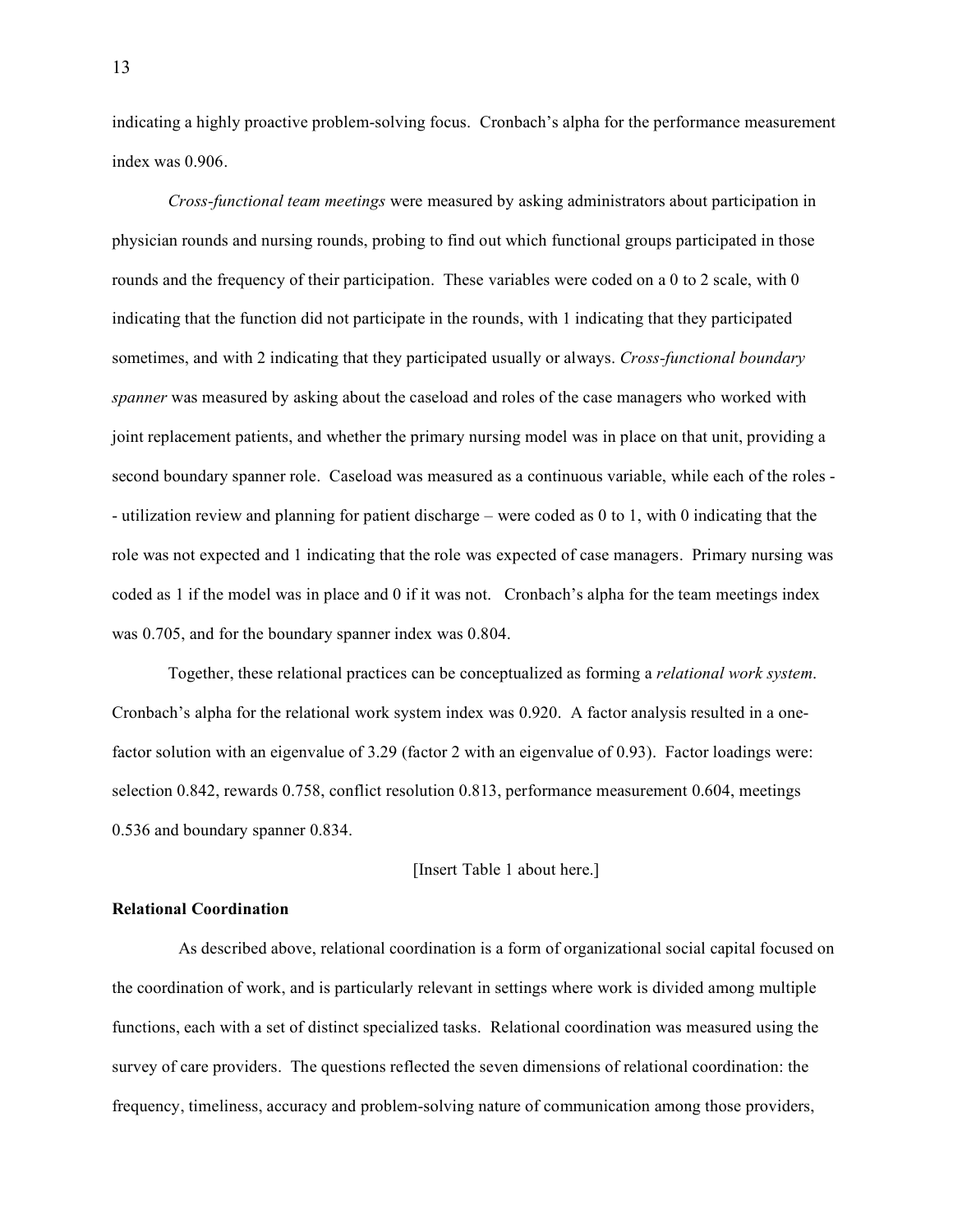and the degree to which their relationships were characterized by shared goals, shared knowledge and mutual respect.

Items included the following: "How frequently do you communicate with each of these groups about the status of joint replacement patients?" "Do people in these groups communicate with you in a timely way about the status of joint replacement patients?" "Do people in these groups communicate with you accurately about the status of joint replacement patients?" "When an error has been made regarding joint replacement patients, do people in these groups blame others or share responsibility?" "To what extent do people in these groups share your goals for the care of joint replacement patients?" "How much do people in these groups know about the work you do with joint replacement patients?" and "How much do people in these groups respect you and the work you do with joint replacement patients?" Respondents from each of the five functions believed to be most central to the care of joint replacement patients – physicians, nurses, physical therapists, social workers and case managers -- were asked to answer these questions with respect to each of the other functions. Responses were captured on a 5-point Likert-type scale.

Relational coordination is an equally weighted index of these seven items with a Cronbach's alpha of 0.86, suggesting a high level of construct validity (Nunnally, 1978). Factor analysis suggested that relational coordination is best characterized as a single factor with the following factor loadings: frequent communication 0.547, timely communication 0.772, accurate communication 0.789, problemsolving communication 0.801, shared goals 0.614, shared knowledge 0.607, and mutual respect 0.659. The eigenvalue for this factor was 3.34, whereas factor 2 had an eigenvalue of 0.65.

We then tested whether relational coordination could be aggregated into a unit-level construct. Using one-way analysis of variance, significant cross-unit differences in relational coordination were found ( $p<0.0001$ ), and also significant cross-functional differences in relational coordination ( $p=0.0415$ ). When unit-level and function-level differences were considered jointly, unit-level differences remained significant: unit-level differences had an F- statistic of 0.0004, while function-level differences had an Fstatistic of 0.2280. The intra-unit correlation for relational coordination was significantly greater than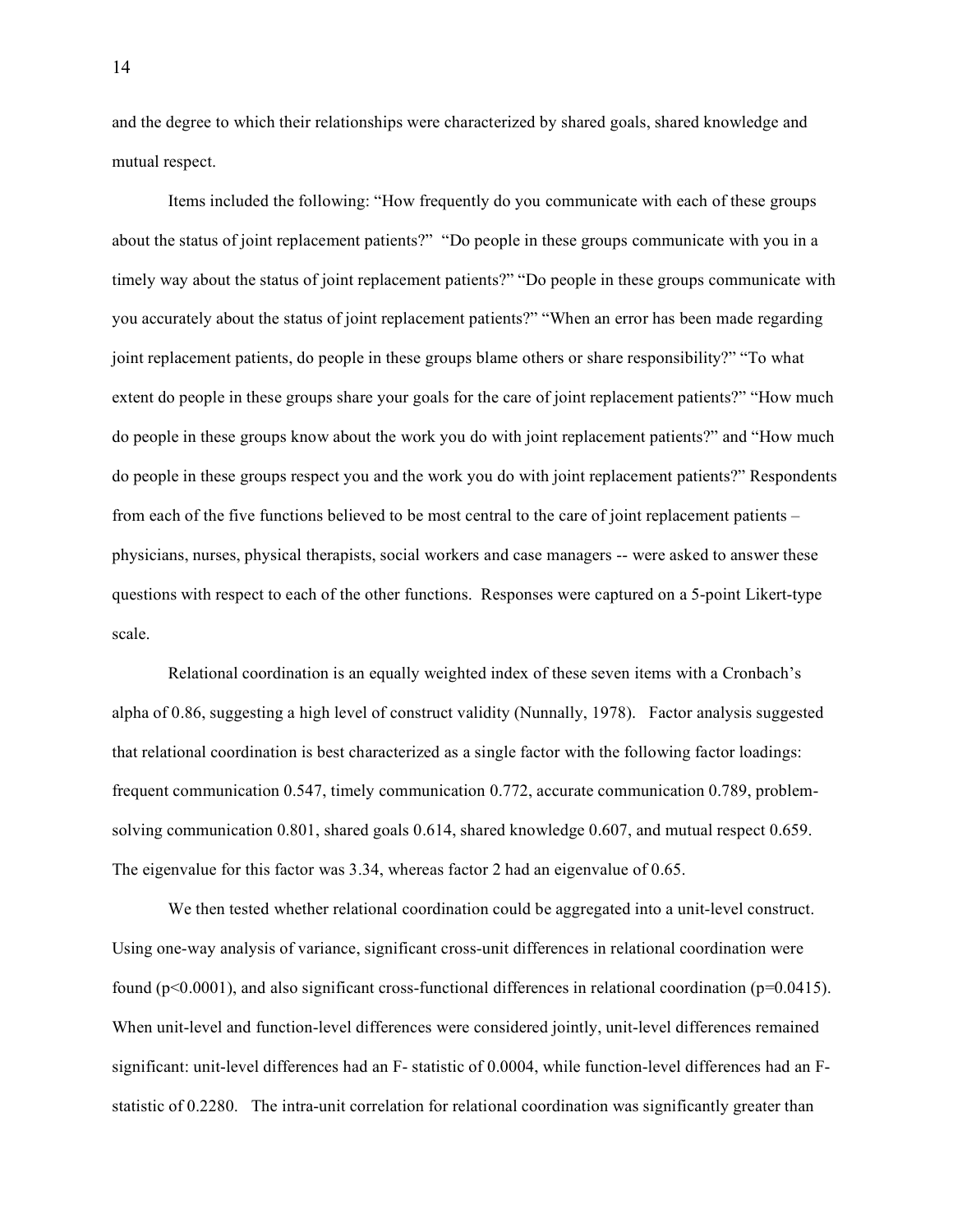zero  $(p<0.05)$ . Taken together, these results were consistent with treating relational coordination at the unit level. Relational coordination measures are summarized at the bottom of Table 1.

## **Patient Performance Outcomes**

Measures of performance for this study included both the quality and efficiency of patient care, measured for individual joint replacement patients nested within the nine orthopedics units in our study. Believed to affect customer loyalty and likelihood to recommend, hospitals are interested in improving the quality of care as perceived by patients (Cleary et al 1991). Accordingly, all hospitals in this study had been conducting patient surveys for several years, though differences among the existing surveys required them to adopt a new patient survey for the purpose of this study. A quality of care index was developed from the 25 survey items pertaining to the patient's hospital experience. An equally weighted index with potential values from 1 to 5 was created from these items for each individual patient in the study. Cronbach's alpha for this quality of care index was 0.843.

Hospitals have also been striving to improve the efficiency of care by reducing patient lengths of stay. Length of stay is the number of inpatient days of care utilized by a given patient. Days of inpatient care are a resource that external payers are intent on reducing. This study therefore uses the length of hospital stay as a measure of the efficiency of care for each individual patient, controlling for the patient characteristics that are believed to necessitate longer lengths of stay. Length of stay was calculated from hospital records for each patient as the number of whole days between the date of admission and the date of discharge.

### **Provider Control Variables**

Provider control variables include dummy variables indicating the functional identity of the respondent, given that physicians, nurses, therapists, case managers and social workers can be expected to participate differently in relational coordination due to differences in their professional identities. In particular, physicians are expected, other things equal, to engage less strongly in relational coordination. In all equations, case managers are the omitted response category so that the coefficient on each response category indicates the differential between respondents in that function and case manager respondents.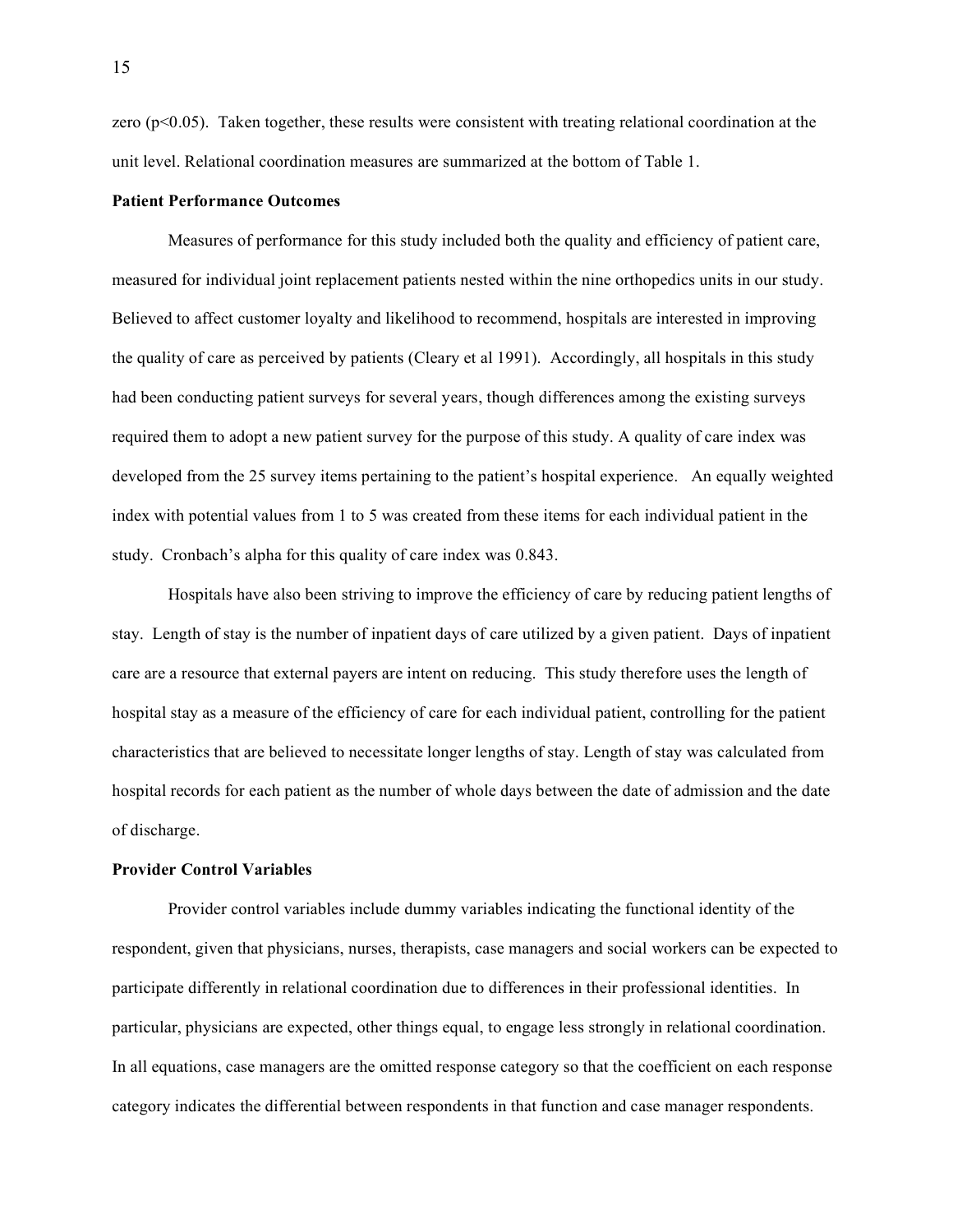# **Patient Control Variables**

Control variables were selected for this patient population to adjust for factors that have been shown in the healthcare literature to affect quality of care and length of stay for joint replacement patients. Control variables used for risk-adjustment included the following patient characteristics: patient age, comorbidities, psychological well-being, pre-operative status, surgical procedure (hip versus knee replacement), marital status, race and gender.

Patient age was determined from hospital records. Older patients were expected to require longer hospital lengths of stay. Pre-operative clinical status was assessed in the patient survey using the pain and functioning elements of the WOMAC instrument (Bellamy et al 1988). Patients with lower pre-operative status were expected to require longer lengths of stay. Comorbidities were assessed in the patient survey with a series of questions asking patients whether they suffered from heart disease, high blood pressure, diabetes, ulcer or stomach disease, kidney disease, anemia or other blood disease, cancer, depression or back pain (Katz et al 1996). Individual patients with a greater number of comorbid conditions were expected to require longer hospital lengths of stay. Surgical procedure was measured through procedure code in the hospital record and was either a hip or a knee replacement. Knee replacements were expected to require longer lengths of stay, due to greater difficulty of achieving post-operative mobility.

Psychological well-being was assessed in the patient survey using the mental health component of the SF-36 (Stewart Hayes and Ware 1988). Patients with higher levels of psychological well-being were expected to report receiving higher quality of care: psychological theory suggests that people with high levels of positive affect tend to perceive experiences in a more favorable light. Patient gender, race and marital status were determined through the patient survey and were included in performance models because some studies have found demographic influences on healthcare outcomes. In addition to patient characteristics, the volume of total joint replacements conducted by each unit in the six-month period prior to the study period was included to control for possible learning or scale effects (Luft 1990).

#### **Data Analyses**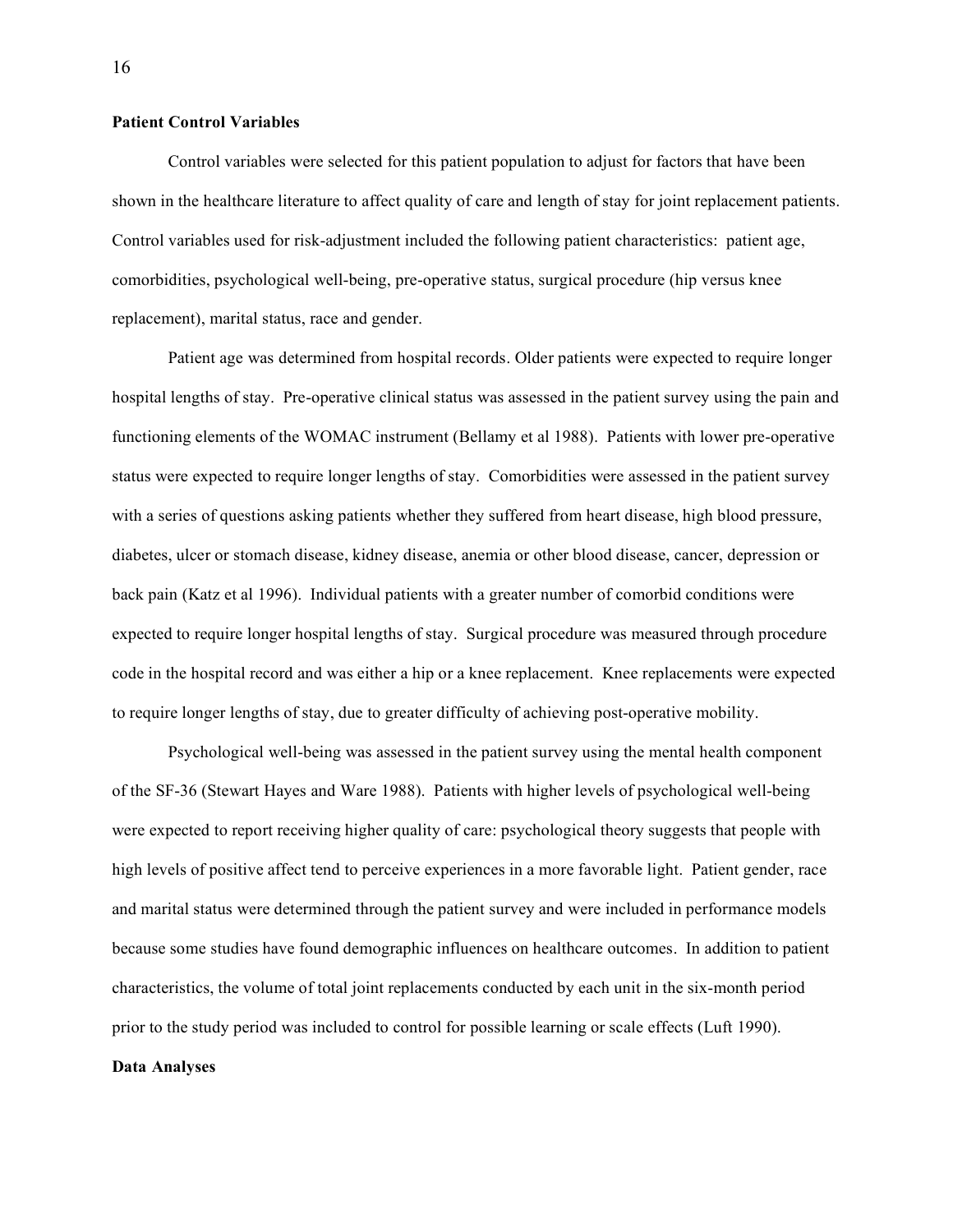To test *Hypothesis 1*, we regressed the relational work system index and each relational work practice ( $n = 9$  units) on relational coordination ( $n = 321$  care providers in 9 units), controlling for the functional identity of the care provider respondent. To test *Hypothesis 2*, we regressed the relational work system index ( $n = 9$  units) on quality outcomes ( $n = 588$  patients in 9 units) and efficiency outcomes ( $n =$ 599 patients in 9 units), controlling for the patient characteristics expected to affect these outcomes.

To test *Hypothesis* 3, we aggregated relational coordination to the unit level  $(n = 9 \text{ units})$  and entered it along with relational work systems ( $n = 9$  units) into the above equations for quality outcomes  $(n = 588$  patients in 9 units) and efficiency outcomes  $(n = 599$  patients in 9 units). If the coefficient on relational work systems becomes insignificant when relational coordination is added to the outcomes equations, this result can be taken to suggest that relational coordination mediates between relational work systems and outcomes, or in other words that relational work systems influence outcomes through their effect on relational coordination (Baron and Kenney 1986).

For each of the above equations, random effects modeling is used to adjust standard errors for the multi-level nature of the data (Bryk and Raudenbusch 1992). We report within-unit and between-unit  $R^2$ to indicate the percent of within-unit and between-unit variation that is explained by each equation. To facilitate the interpretation of regression coefficients, all variables are standardized with a mean of 0 and a standard deviation of 1 before being entered into the regression equations.

# **FINDINGS**

Descriptive data are reported in Table 2.

[Insert Table 2 about here.]

### **Relational Work Systems and Relational Coordination**

First, we assessed associations between relational work systems ( $n = 9$  units) and relational coordination  $(n = 321$  care providers in 9 units). Results are reported in Table 3. Relational work systems are positively associated with relational coordination as reported by care providers ( $r = 0.30$ ,  $p <$ 0.001). The individual work practices that make up the relational work system are also positively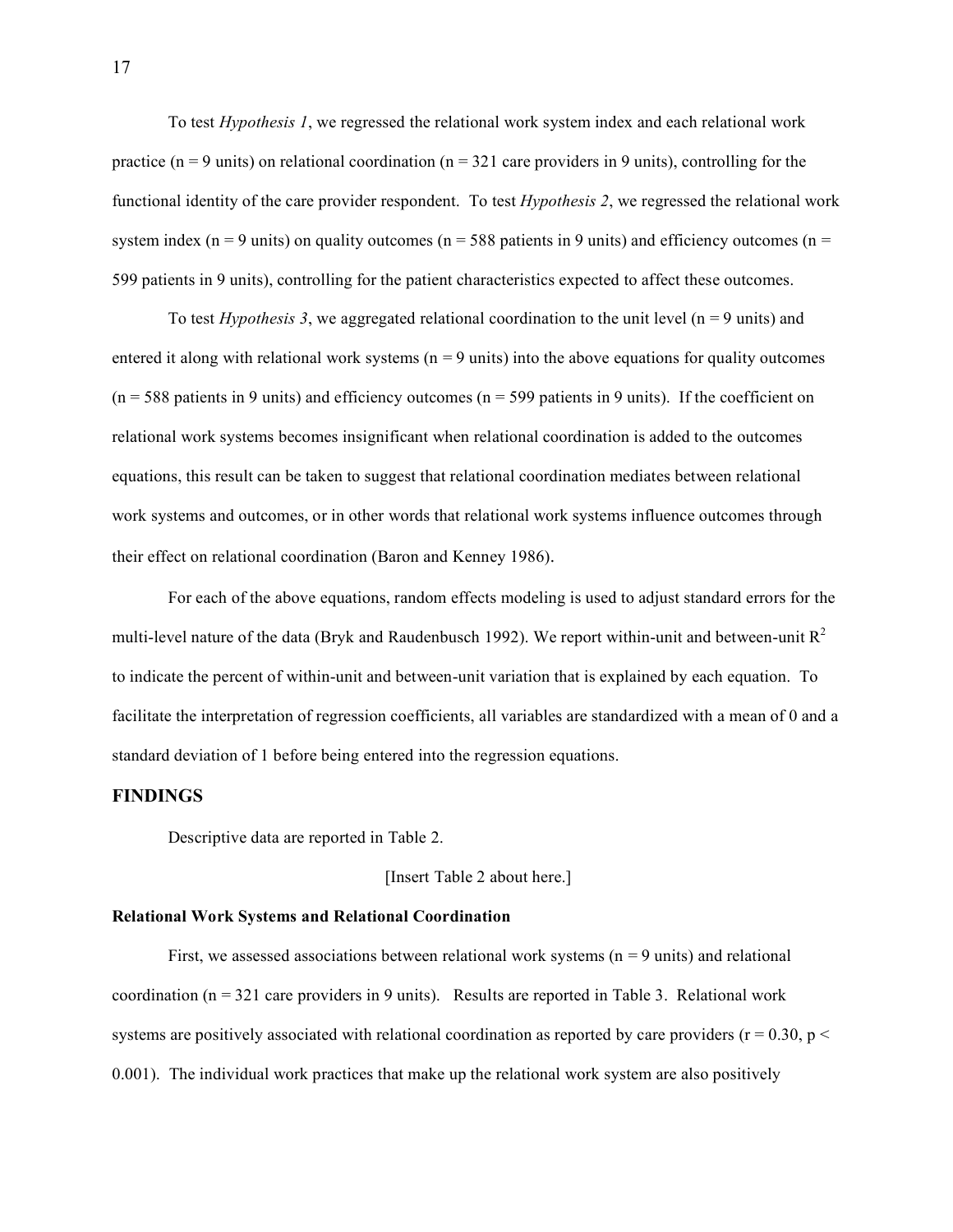associated with relational coordination including: employee selection for teamwork ( $r = 0.15$ ,  $p = 0.007$ ), rewards for teamwork ( $r = 0.23$ ,  $p < 0.001$ ), cross-functional performance measurement ( $r = 0.18$ ,  $p =$ 0.002), cross-functional conflict resolution ( $r = 0.20$ ,  $p < 0.001$ ), cross-functional team meetings ( $r = 0.17$ ,  $p = 0.009$ ), and cross-functional boundary spanners ( $r = 0.18$ ,  $p = 0.002$ ).

The estimated effect of relational work systems is statistically significant and moderately large. The coefficient of 0.30 on relational work systems suggests that for every standard deviation increase in relational work systems, a 0.30 standard deviation increase in relational coordination can be expected. The equations explain relatively little within-unit variation in relational coordination ( $R^2 = 0.04$ ), but explain a large percentage of between-unit variation in relational coordination ( $R^2 = 0.91$  for the most complete model). These results provide strong support for our hypothesis that relational work systems support the development of social capital among employees (*Hypothesis 1).*

#### [Insert Table 3 about here.]

### **Relational Work Practices, Relational Coordination and Quality Outcomes**

Next, we assessed associations between relational work systems ( $n = 9$  units) and quality outcomes ( $n = 588$  patients in 9 units). See Table 4 for results. Results in column 1 show that relational work systems are associated with higher risk-adjusted quality of care ( $r = 0.25$ ,  $p \le 0.001$ ). When relational coordination is aggregated to the unit level and included in the equation (column 2), relational coordination is associated with higher risk-adjusted quality of care ( $r = 0.24$ ,  $p = 0.020$ ) while the coefficient on relational work systems becomes insignificant, suggesting mediation.

Again, the estimated effects are statistically significant and moderately large. The coefficient of 0.25 on relational work systems suggests that for every standard deviation increase in relational work systems, a 0.25 standard deviation increase in patient quality of care can be expected. The coefficient of 0.24 on relational coordination suggests that for every standard deviation increase in relational coordination, a 0.24 standard deviation increase in the quality of care can be expected. The equations explain relatively little within-unit variation in quality of care  $(R^2 = 0.05)$ , but explain a large percentage of between-unit variation in quality of care ( $R^2 = 0.68$  for the most complete model). These results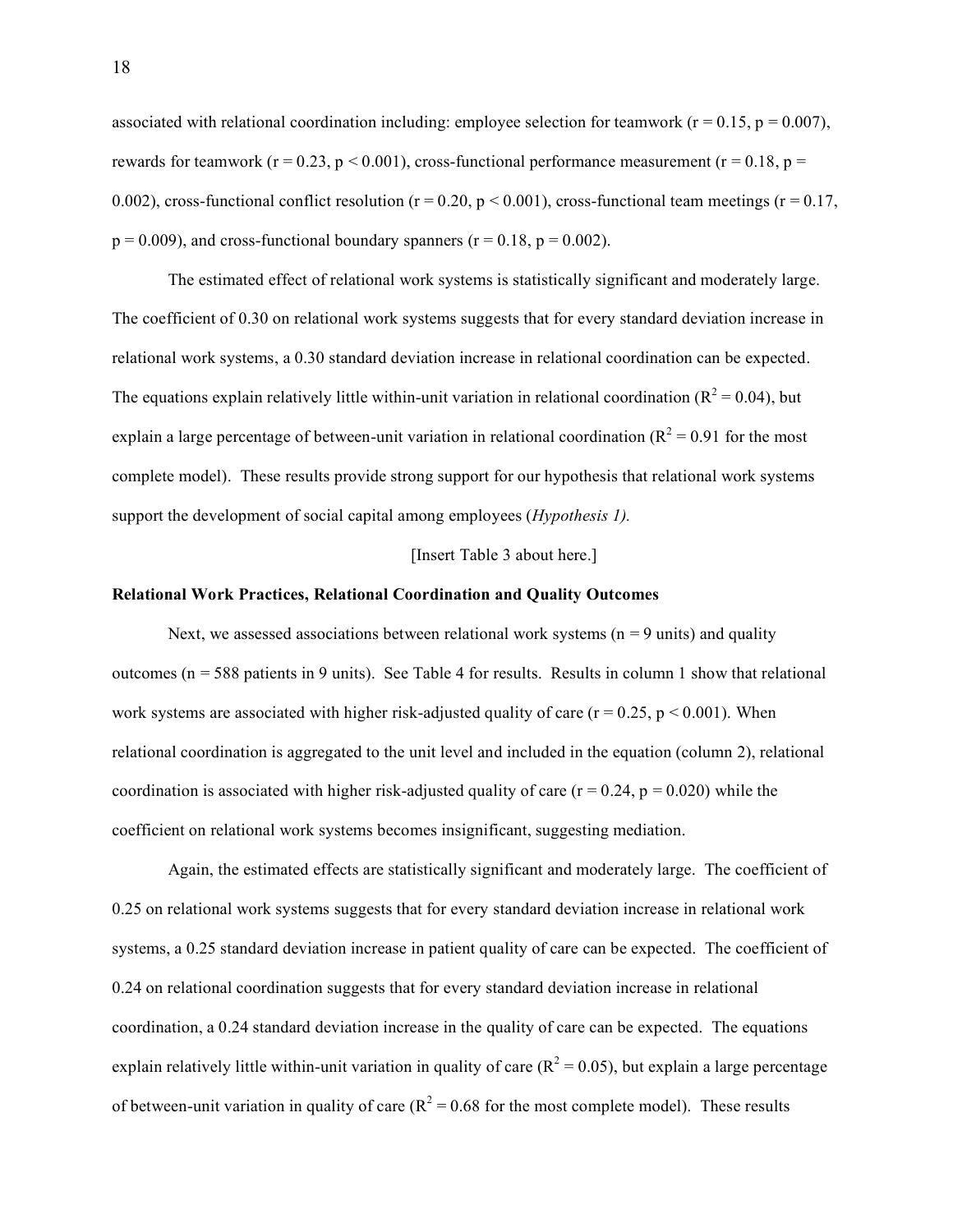suggest that relational work systems predict high quality outcomes (*Hypothesis 2*), and that they do so by strengthening social capital among employees (*Hypothesis 3*).

[Insert Table 4 about here.]

## **Relational Work Practices, Relational Coordination and Efficiency Outcomes**

Finally, we assessed associations between relational work systems  $(n = 9 \text{ units})$  and efficiency outcomes ( $n = 599$  patients in 9 units). See Table 4 for results. Results in column 3 show that relational work systems are associated with shorter risk-adjusted lengths of stay ( $r = -0.30$ ,  $p < 0.001$ ). When relational coordination is aggregated to the unit level and included in the equation (column 4), relational coordination is associated with shorter risk-adjusted lengths of stay ( $r = -0.31$ ,  $p = 0.001$ ) while the coefficient on relational work systems becomes insignificant, suggesting mediation.

Once again, the estimated effects are statistically significant and moderately large. The coefficient of -0.30 on relational work systems suggests that for every standard deviation increase in relational work systems, a 0.30 standard deviation decrease in patient length of stay can be expected. The coefficient of -0.31 on relational coordination suggests that for every standard deviation increase in relational coordination, a 0.31 standard deviation decrease in the length of stay can be expected. The equations explain relatively little within-unit variation in length of stay  $(R^2 = 0.03)$ , but explain a large percentage of between-unit variation in length of stay ( $R^2 = 0.81$  for the most complete model). These results suggest that relational work systems predict efficiency outcomes (*Hypothesis 2*), and that they do so by strengthening social capital among employees (*Hypothesis 3*).

See Figure 2 for a summary of results.

[Insert Figure 2 about here.]

## **DISCUSSION**

In this paper we explored a causal mechanism through which high performance work systems affect performance outcomes. We proposed a model in which high performance work systems enhance organizational performance by creating a framework that encourages the development of social capital between employees who perform distinct functions. Instead of focusing on how work practices shape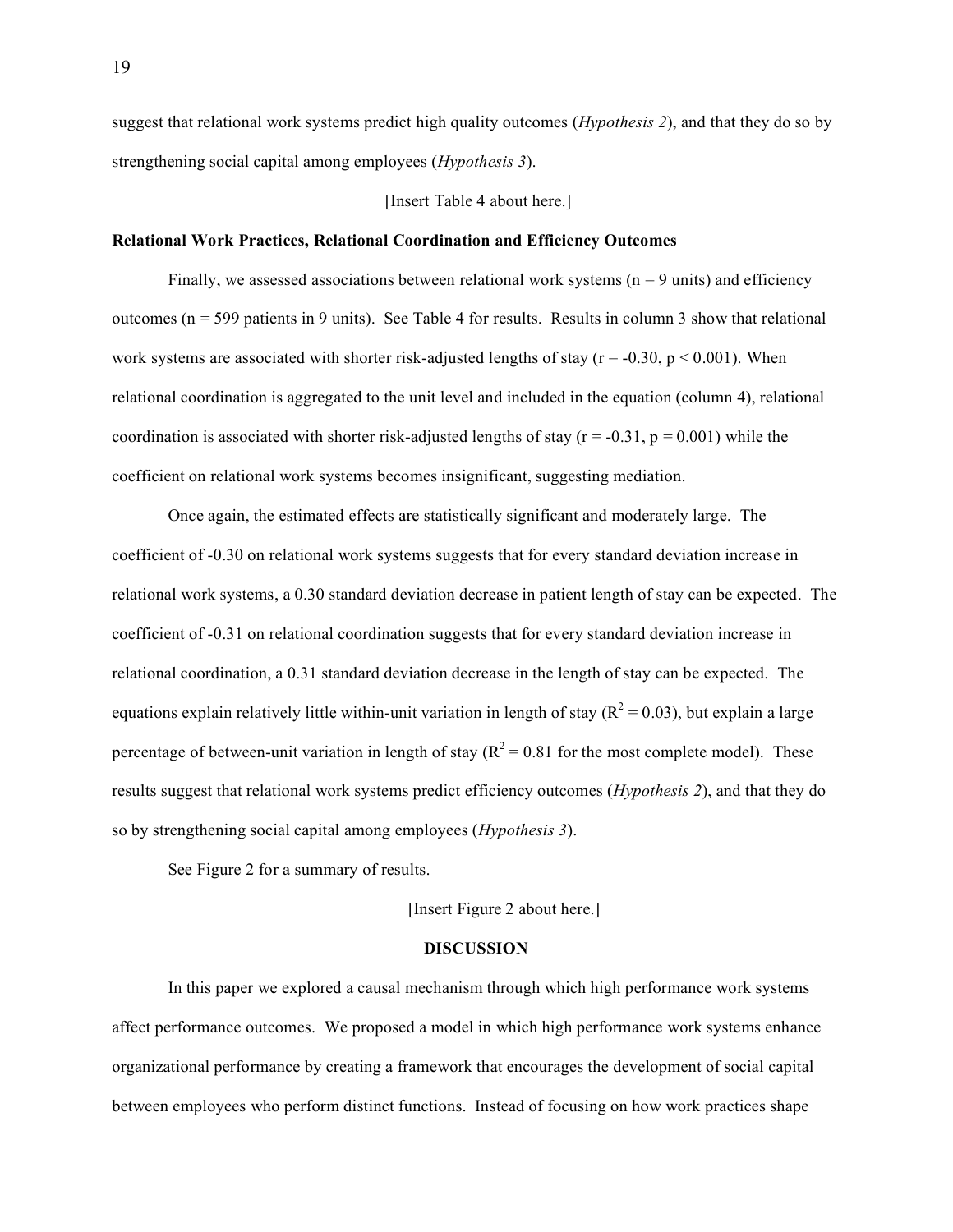individual worker attributes (such as skills or commitment), social capital models focus instead on how work practices strengthen or weaken employee relationships with other employees. The work practices expected to build social capital are work practices that encourage and reward collaboration among different functions, in contrast to traditional bureaucratic practices that divide and separate employees from one another. These work practices include selection for teamwork, rewards for teamwork, crossfunctional performance measurement, cross-functional conflict resolution, cross-functional boundary spanners and cross-functional team meetings, and together they form a set of practices that we label a *relational work system*.

This study contributes to a social capital theory of high performance work systems by introducing the concept of relational work practices. Traditional work practices were designed to segment and divide employees from their counterparts in different functions (e.g. Piore 1992; Heckscher and Donnellon 1994), an argument made compelling by post-bureaucracy theorists. These traditional bureaucratic work practices helped to foster distinct thought worlds (Dougherty 1992) and arguably also helped to strengthen occupational communities (Van Maanen and Barley 1984). These practices can however be redesigned to encourage the development of relationships between employees in different functions (e.g., Gittell 2000). Following Collins and Clark (2003) and Vogus (2006), this study is relatively unique in demonstrating empirically that the effects of high performance work practices on outcomes can be mediated through relationships among employees. These empirical results thus suggest that social capital theories of high performance work systems are a promising counterpart to theories of high performance work systems that focus on worker skill or commitment.

Despite these contributions, this study is limited in two primary ways. First, this study is limited by the use of interviews rather than survey instruments to measure work practices, rendering the results less amenable to replication due to the time-consuming process of conducting interviews and constructing variables. Second, theories of high performance work systems typically argue that work practices are more effective when they are offered in bundles that are mutually supporting or complementary (MacDuffie 1995; Dunlop and Weil 1996; Ichniowski et al 1996; Batt 1999; Cappelli and Neumark 2001;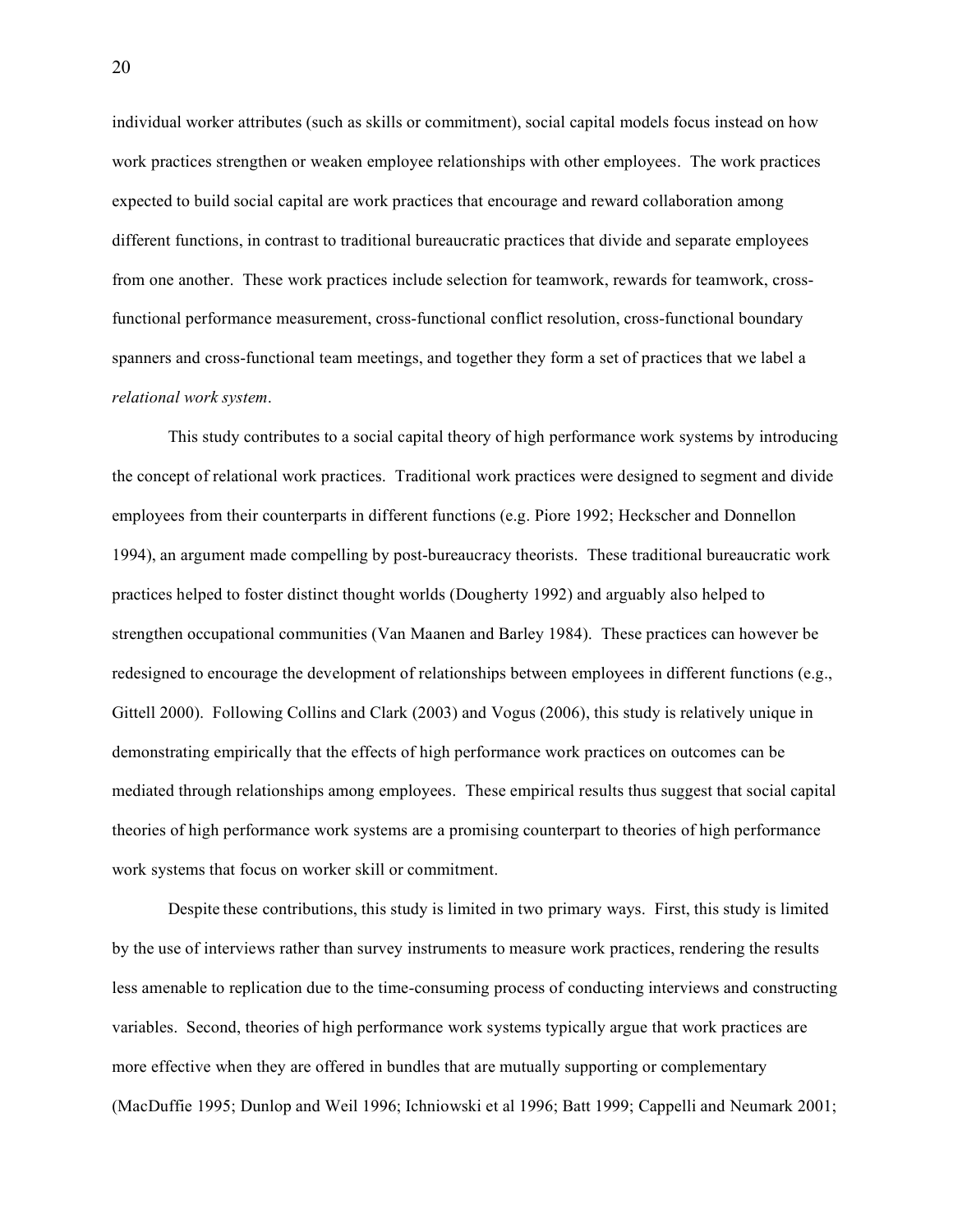Wood and Wall 2001; Laursen 2002). Though we found support for bundling these relational practices together into a relational work system, we did not develop or test hypotheses regarding specific complementarities among these work practices. If complementarities do exist among these practices, we would expect for example that selecting employees for cross-functional teamwork would have a greater impact on desired outcomes if rewards and performance measurement were also re-designed.

In conclusion, this study suggests that adoption of relational work systems constitutes one viable path for improved organizational performance. But organizations have other options when choosing paths for improving performance. What are the relative advantages of the social capital approach explored here? The form of social capital explored here, relational coordination, enables employees to coordinate 'on the fly,' thus pushing out the production possibilities frontier to achieve higher quality outcomes while using resources more efficiently – for example, as we found here, enabling hospital workers to achieve higher patient quality of care along with shorter patient lengths of stay. This form of social capital and the relational work systems that support its development are therefore particularly relevant in industries that must achieve quality outcomes while responding to cost pressures.

Secondly, unlike other forms of social capital that are based on personal ties, the form of social capital measured in this study is based instead on ties between roles. The relational work system we explored in this paper is designed to ensure that sufficient social capital exists among employees whose work is interrelated, with or without the presence of personal friendship ties. This feature allows for the interchangeability of employees, allowing employees to come and go without missing a beat, an important consideration for organizations that strive to achieve high levels of performance while allowing employees the scheduling flexibility to meet their outside commitments.

Finally, a high performance work system based on social capital may be more difficult to replicate than other kinds of high performance work systems*.* Whereas skills can be purchased through the labor market and even commitment may be purchased to some extent through individual incentives, organizational social capital must be built collectively. Thus, while it is likely to be harder to achieve, the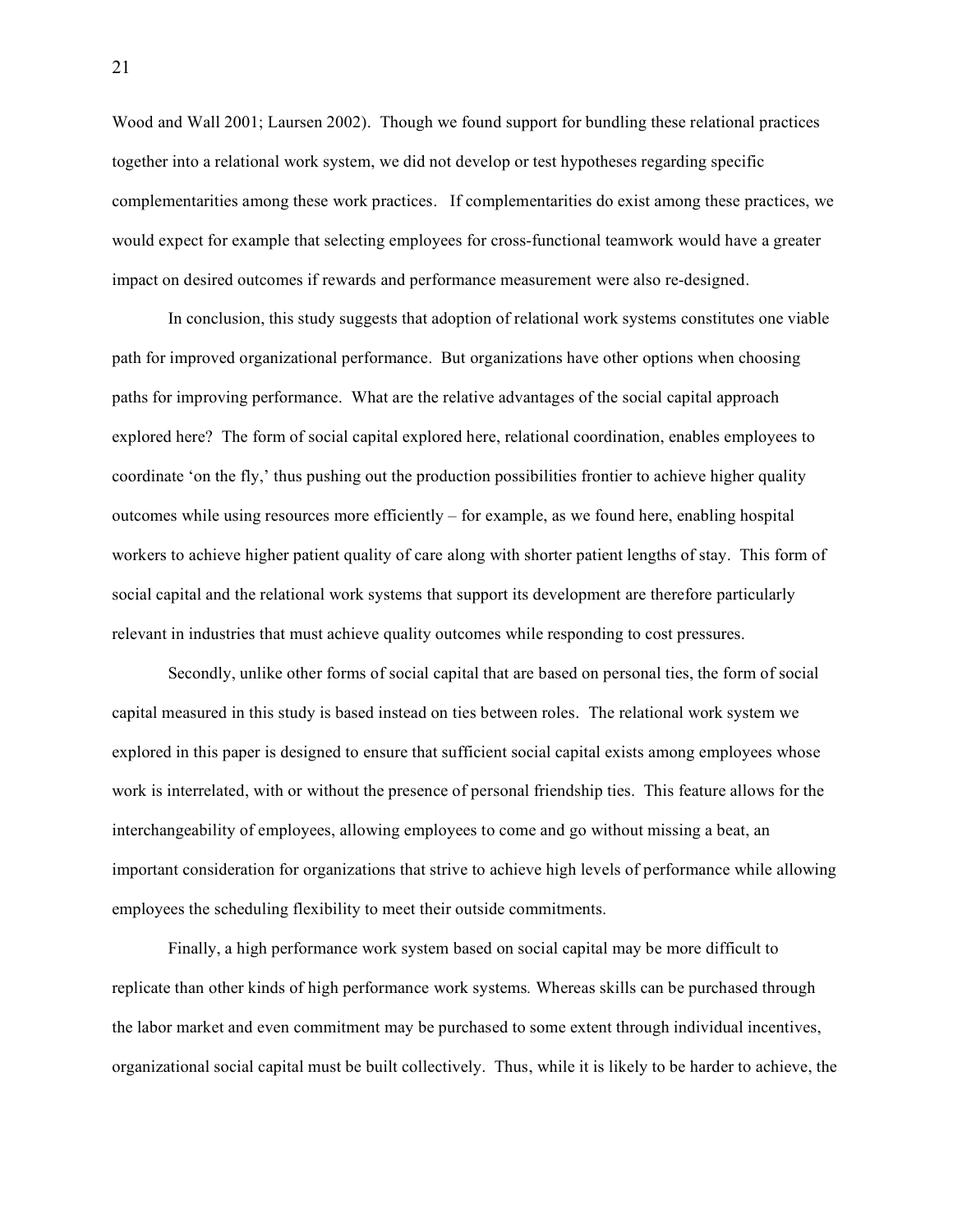high performance work system introduced here has the potential to provide organizations with a relatively sustainable source of competitive advantage.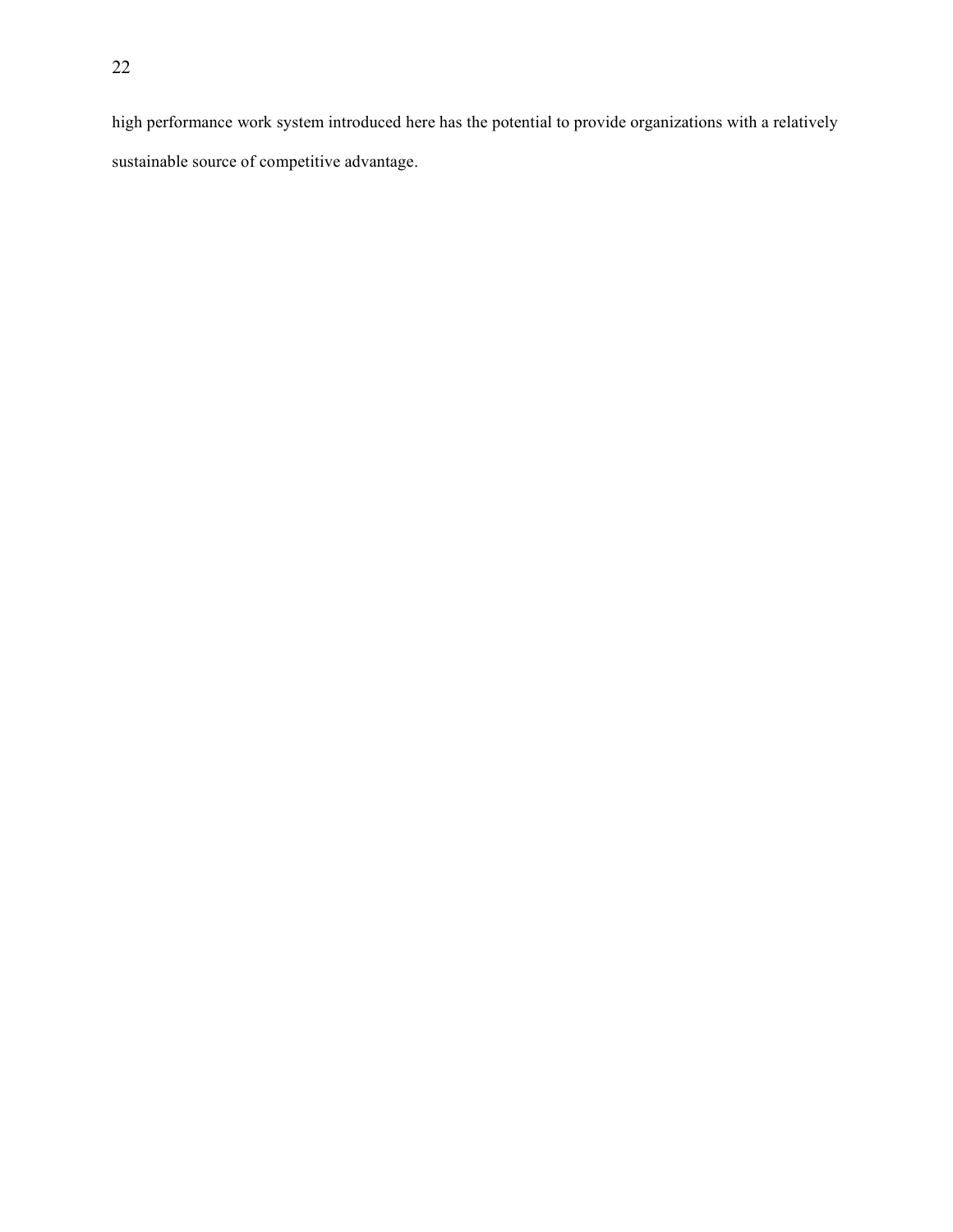## **REFERENCES**

- Adler, P., S.W. Kwon. 2007. *The Evolving Organization of Professional Work*. Working Paper.
- Adler, P., S.W. Kwon. 2002. Social capital: Prospects for a new concept. *Acad. Mgt. Rev.* 27(1): 17-40.
- Argote, L. 1982. Input uncertainty and organization coordination in hospital emergency units. *Admin. Sci. Q.* 27: 420-434.
- Bailey, T., P. Berg, C. Sandy. 2001. The effect of high-performance work practices on employee earnings in the steel, apparel, and medical electronics and imaging industries. *Indust. Labor Rel. Rev.* 54: 525-544.
- Bartel, A.P. 2004. Human resource management and performance outcomes: Evidence from retail banking. *Indust. Labor Rel. Rev.* 57: 181-203.
- Bartel, A.P. 1994. Productivity gains from the implementation of employee training programs. *Indust. Rel.* 33: 411-425.
- Baron, R., D.A. Kenny. 1986. The moderator-mediator variable distinction in social psychological research: Conceptual, strategic and statistical considerations. *J. Personality Soc. Psych.* 51: 1173- 1182.
- Batt, R. 2002*.* Managing customer services: Human resource practices, quit rates, and sales growth. *Acad. Mgt. J.* 45: 587-598.
- Batt, R. 1999. Work design, technology and performance in customer service and sales. *Indust. Labor Rel. Rev.* 52: 539-564.
- Becker, G.S. 1975. *Human Capital*. New York: Columbia University Press.
- Becker, G.S., B. Gerhart. 1996. Special research forum: Human resource management and organizational performance. *Acad. Mgt. J.* 39: 777-985.
- Bellamy, N., W.W. Buchanan, C.H. Goldsmith, J. Campbell, J., L.W. Stitt. 1988. Validation study of the WOMAC: A health status instrument for measuring clinically-important patient relevant outcomes following total hip or knee joint replacement in osteoarthritis. *J. Ortho. Rheum.*1:95-108.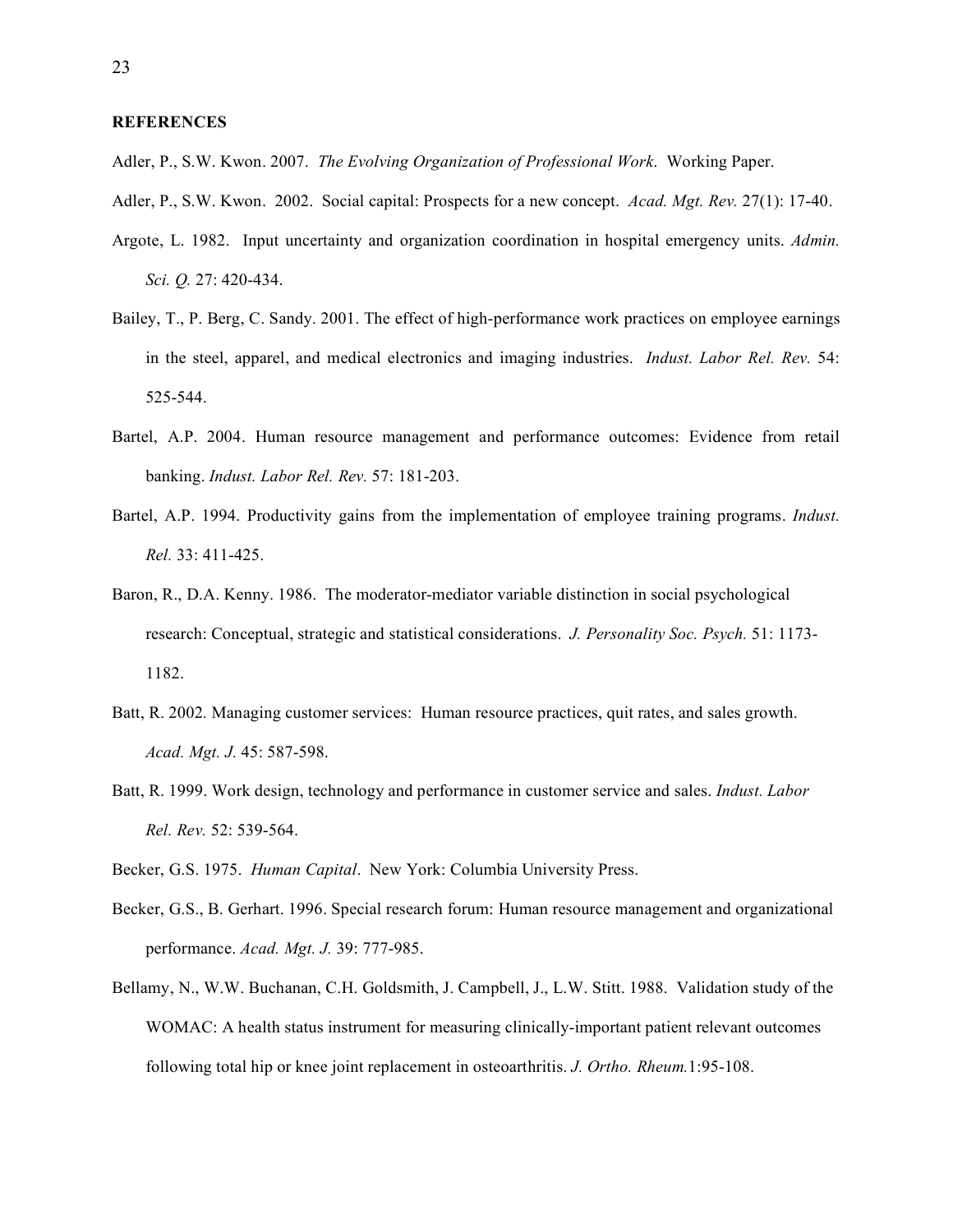- Bordieau, P. 1986. The forms of capital. J. Richardson, ed. *Handbook of Theory and Research for the Sociology of Education*. Westport: Greenwood Press.
- Bowen, D.E., C. Ostroff. 2004. Understanding HRM-firm performance linkages: The role of the 'strength' of the HRM system. *Acad. Mgt. Rev.* 29: 203-221.
- Bryk, A.S., S.W. Raudenbush. 1992. *Hierarchical Linear Models: Applications and Data Analysis Methods*. Newbury Park: Sage Publications.
- Cappelli, P., D. Neumark. 2001. Do high performance work practices improve establishment level outcomes? *Indust. Labor Rel. Rev.* 54: 737-775.
- Caspersz, D. 2006. The 'talk' verses the 'walk': High performance work systems, labour market flexibility and lessons from Asian employees. *Asia Pacific Bus. Rev.*12: 149-161.
- Cleary, P.D., S. Edgman-Levitan, M. Roberts, T.W. Moloney, W. Mullen, J.D. Walker. 1991. Patients evaluate their hospital care: A national survey. *Health Affairs*, 10: 254-267.
- Collins, C.J., K. Clark. 2003. Strategic human resource practices, top management team social networks, and firm performance: The role of human resource practices in creating organizational competitive advantage. *Acad. Mgt. J.* 46: 740-751.
- Delery, J.E., J.D. Shaw. 2001. The strategic management of people in work organizations: Review, synthesis and extension. G.R. Ferris, ed. *Research in Personnel and Human Resource Management*. 20: 165-197. Greenwich, CT: JAI.
- Dougherty, D. 1992. Interpretive barriers to successful product innovation in large firms. *Org. Sci.* 3: 179-202.
- Dunlop, J.T., D. Weil. 1996. Diffusion and performance of modular production in the U.S. apparel industry. *Indust. Rel.* July: 334-355.
- Estrin, S., D.C. Jones, J. Svejnar. 1987. The productivity effects of worker participation: Producer cooperatives in Western economies. *J. Comp. Econ.* 11:40-61.
- Evans, W.R., W.D. Davis. 2005. High-performance work systems and organizational performance: The mediating role of internal social structure. *J. Mgt.* 31: 758-775.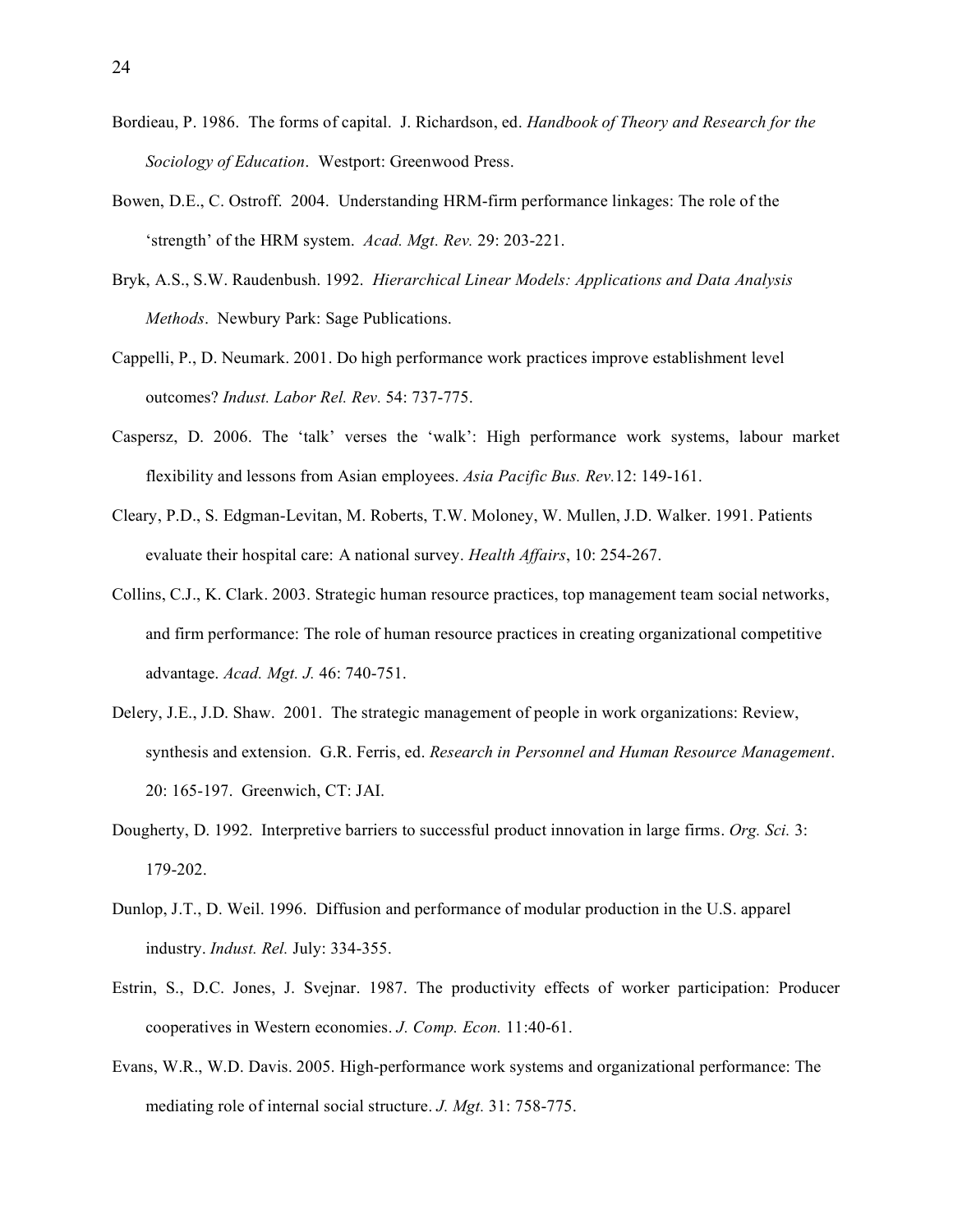- Faraj, S., L. Sproull. 2000. Coordinating expertise in software development teams. *Mgt. Sci.* 46: 1554- 1568.
- Fried, V.H., R.D. Hisrich. 1994. Toward a model of venture capital investment decision-making. *Fin. Mgt.* 23(3): 28-37.
- Gant, J., C. Ichniowski, K. Shaw. 2002. Social capital and organizational change in high-involvement and traditional work organizations. *J. Econ. Mgt. Strat.* 11: 289-328.
- Gibbert, M. 2006. Generalizing about uniqueness: An essay on an apparent paradox in the resource-based view. *J. Mgt. Inq.* 15: 124-134.
- Gittell, J.H. 2006. Relational coordination: Coordinating work through relationships of shared goals, shared knowledge and mutual respect. O. Kyriakidou, M. Ozbilgin, eds. *Relational Perspectives in Organizational Studies: A Research Companion*. Cheltenham, UK: Edward Elgar Publishers.
- Gittell, J.H. 2002. Coordinating mechanisms in care provider groups: Relational coordination as a mediator and input uncertainty as a moderator of performance effects. *Mgt. Sci.* 48: 1408-1426.
- Gittell, J.H. 2001. Supervisory span, relational coordination and flight departure performance: A reassessment of post-bureaucracy theory. *Org. Sci.* 12(4): 467-482.
- Gittell, J.H. 2000. Organizing work to support relational coordination. *Intern. J. Human Resource Mgt.* 11: 517-539.
- Heckscher, C. 1994. Defining the post-bureaucratic type. C. Heckscher, A. Donnellon, eds. *The Post-Bureaucratic Organization*. Thousand Oaks, CA: Sage.
- Horgan, J., P. Muhlau. 2006. Human resource systems and employee performance in Ireland and the Netherlands: A test of the complementarity hypothesis. *Intern. J. Human Resource Mgt.*17: 414-439.
- Huselid, M. 1995. The impact of human resource management on turnover, productivity and corporate financial performance. *Acad. Mgt. J.* 38: 635-72.
- Ichniowski, C., T. Kochan, D. Levine, C. Olsen, G. Strauss. 1996. What works at work: Overview and assessment. *Indust. Rel.* 35: 299-333.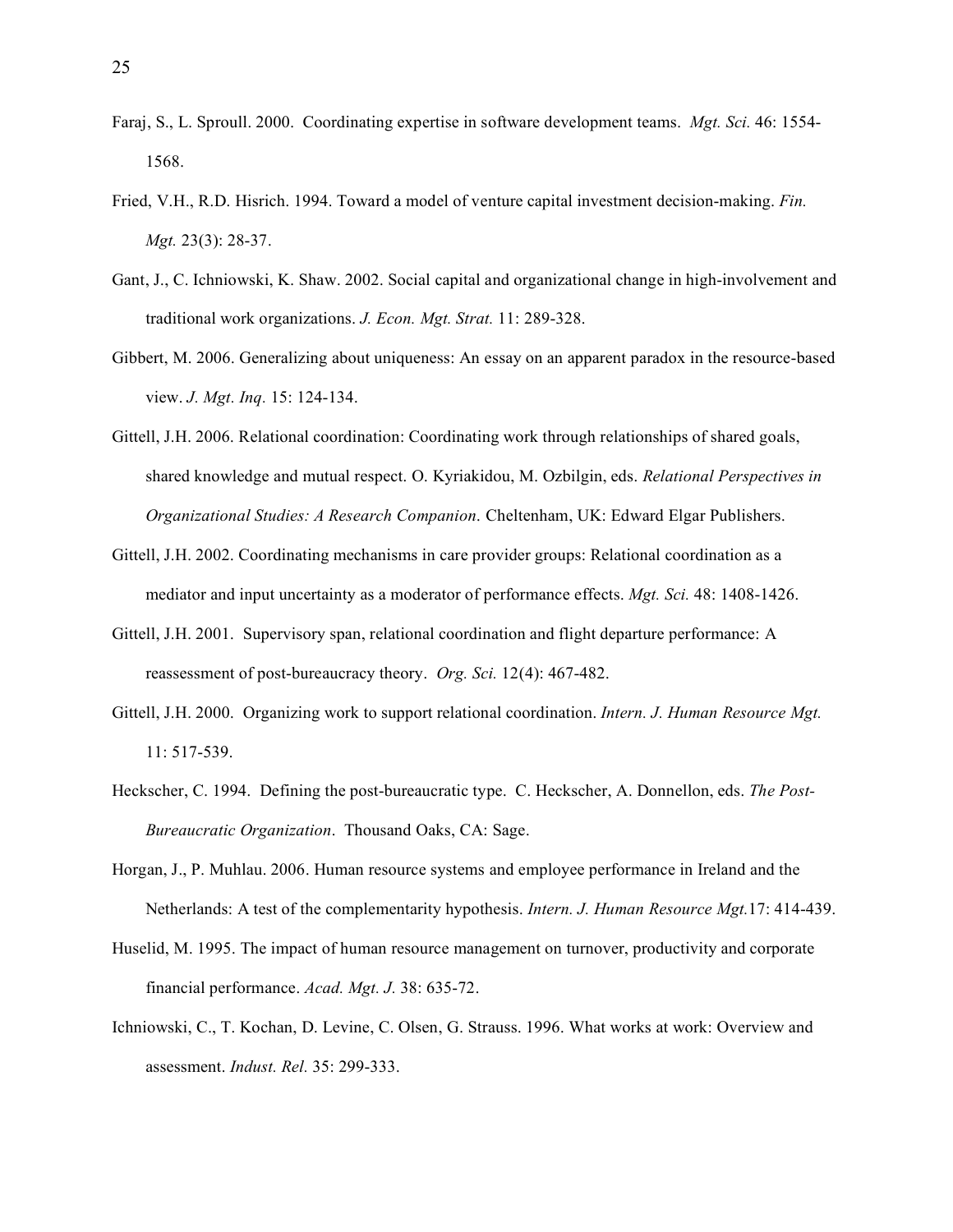- Ichniowski, C., K. Shaw, G. Prennushi. 1996. The effects of human resource practices on manufacturing performance: A study of steel finishing lines. *Amer. Econ. Rev.* 87: 291-313.
- Isom-Rodriguez, L. 2006. Establishing a link between human resource management and firm profitability. *Compensation Benefits for Law Offices*, 1:2-4.
- Katz, J.N., L.C. Chang, O. Sangha, A.H. Fossel, D.W. Bates. 1996. Can comorbidity be measured by survey rather than medical record review? *Med. Care* 34: 73-84.
- Laursen, K. 2002. The importance of sectoral differences in the application of complementary HRM practices for innovation performance. *Int. J. Econ. Bus.* 9: 139-156.
- Leana, C.R., F. Pil. 2006. Social capital and organizational performance: Evidence from urban public schools. *Org. Sci.* 17(3): 353-366.
- Leana, C.R., H.J. Van Buren. 1999. Organizational social capital and employment practices. *Acad. Mgt. Rev.* 24: 538-555.
- Levin, D.Z., R. Cross. 2004. The strength of weak ties you can trust: The mediating role of trust in effective knowledge transfer. *Mgt. Sci.* 50: 1477-1490.
- Lopez, S. P., M.M.M. Peon, C.J.V. Ordas. 2005. Human resource practices, organizational learning and business performance. *Human Resource Develop. Int.* 8:147- 164.
- MacDuffie, J. 1995. Human resource bundles and manufacturing performance: Organizational logic and flexible production systems in the world auto industry. *Indust. Labor Rel. Rev.* 48: 173-188.
- MacMillan, I.C., L. Zemann, P.N. Subbanarasimha. 1987. Criteria distinguishing successful from unsuccessful ventures in the venture screening process. *J. Bus. Venturing*, 2: 123-138.
- Nahapiet, J., S. Ghoshal. 1998. Social capital, intellectual capital and the organizational advantage. *Acad. Mgt. Rev.* 232: 242-266.
- Pfeffer, J., J. Veiga. 1999. Putting people first for organizational success. *Acad. Mgt. Exec.* 13(2): 37-49.
- Piore, M. 1992. *The Social Embeddedness of Labor Markets and Cognitive Processes*. Keynote Address, European Association of Labor Economists, Warwick, England.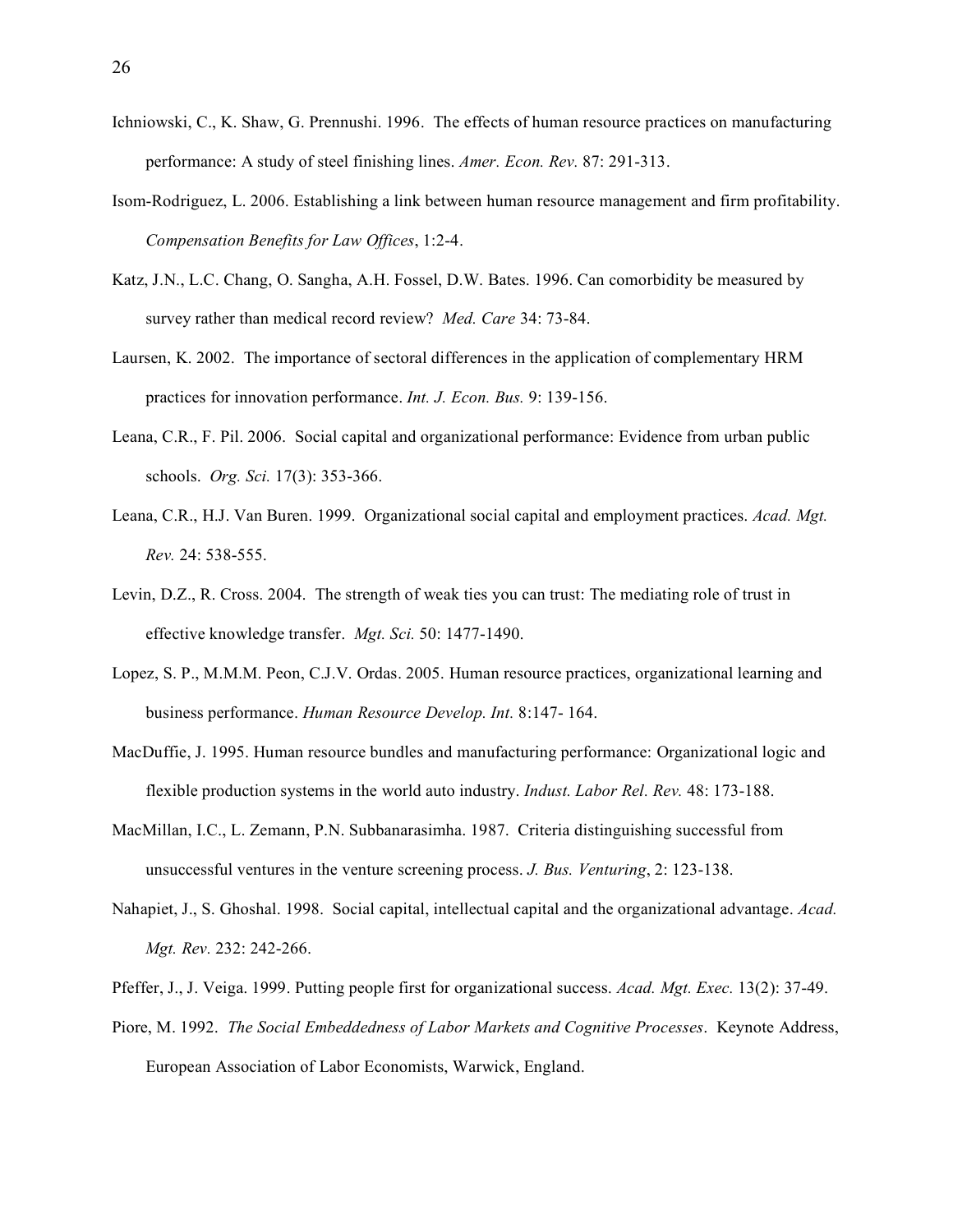- Ramsey, H., D. Scholarios, B. Harley. 2000. Employees and high-performance work systems: Testing inside the black box. *British J. Indust. Rel.* 38: 501-532.
- Richard, O.C., N.B. Johnson. 2004. High performance work practices and human resource management effectiveness: Substitutes or complements? *J. Bus. Strat.* 21(2): 133-148.
- Rosenberg, R.D., E. Rosenstein. 1980. Participation and productivity: An empirical study. *Indust. Labor Rel. Rev*. 33: 355-367.
- Shaw, J.D., J.E. Delery, M.H.A. Abdulla. 2003. Organizational commitment and performance among guest employees and citizens of an Arab country. *J. Bus. Res.* 56: 1021-1031.
- Seibert, S.E., M.L. Kraimer, R.C. Liden. 2001. A social capital theory of career success. *Acad. Mgt. J.* 44: 219-237.
- Snell, S.A., J.W. Dean. 1992. Integrated manufacturing and human resource management: A human capital perspective. *Acad. Mgt. J.* 35: 467-504.
- Stewart, A.L., R.D. Hays, J.E. Ware. 1987. The MOS 36-item short form health survey (SF-36): Conceptual framework and item selection. *Med. Care*, 26: 724-35.
- Tomer, J.F. 2001. Understanding high-performance work systems: The joint contribution of economics and human resource management. *J. Socio-Economics*, 30: 63-73.
- Tsai, W., S. Ghoshal. 1998. Social capital and value creation: The role of intrafirm networks. *Acad. Mgt. J.* 41: 464-476.
- Tyebjee, T.T., A.V. Bruno. 1984. A model of venture capitalist investment activity. *Mgt. Sci.* 30: 1051- 1066.
- Van Maanen, J., S. Barley. 1984. Occupational communities: Culture and control in organizations. B.M. Staw, L.L. Cummings, eds., *Research in Organizational Behavior:* 287-365. Greenwich, CT: JAI Press.
- Vogus, T. 2006. What is it about relationships? A behavioral theory of social capital and performance. *Labor Emp. Rel. Proc.*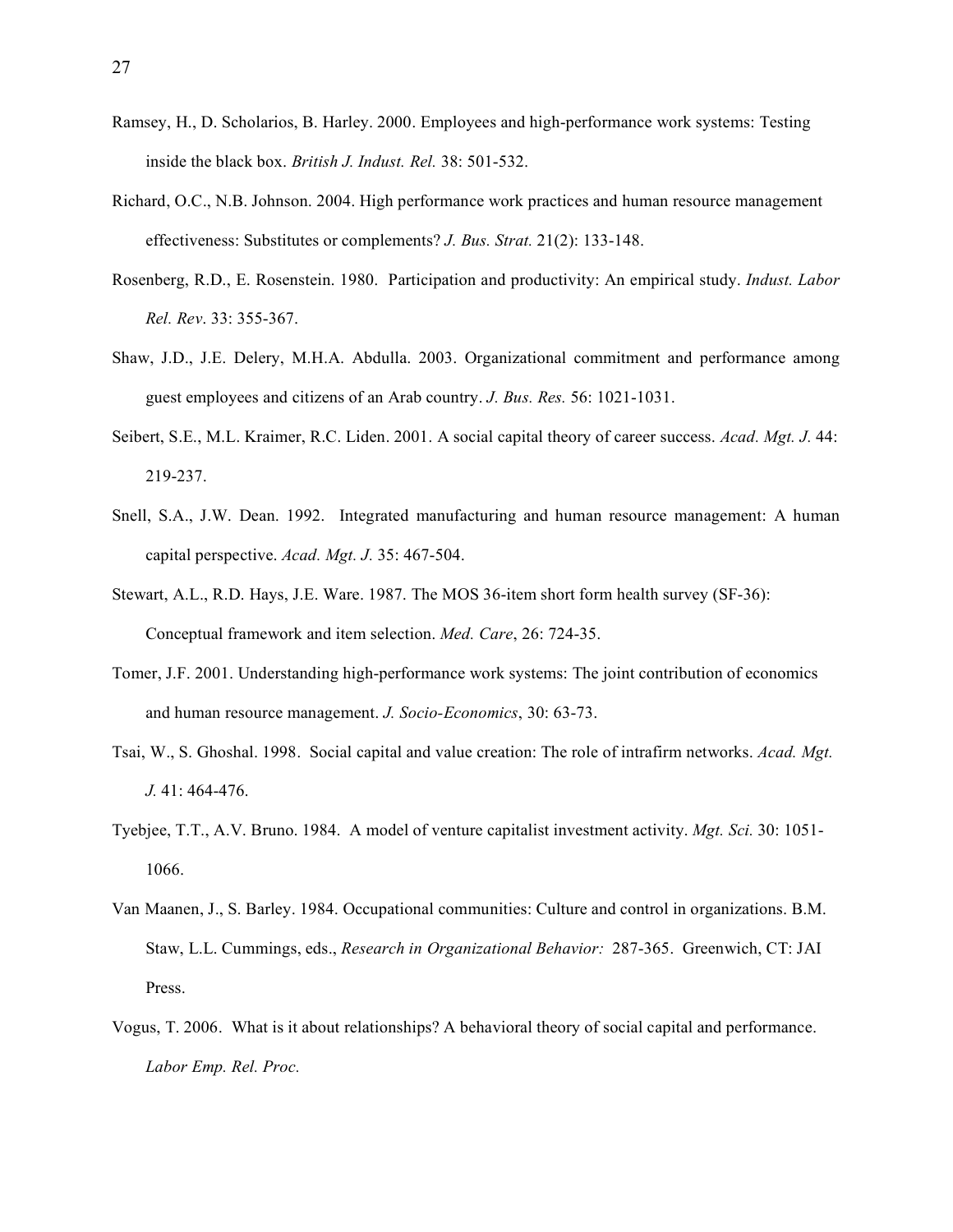- Weick, K.E., K. Roberts. 1993. Collective mind in organizations: Heedful interrelating on flight decks. *Admin. Sci. Q.* 38: 357-381.
- West, M., C. Borrill, J. Dawson, J. Scully, M. Carter, S. Anelay, M. Patterson, J. Waring. 2002. The link between the management of employees and patient mortality in acute hospitals. *Intern. J. Human Resource Mgt.* 13: 1299-1311.
- Whitener, E.M. 2001. Do 'high commitment' human resource practices affect employee commitment? A cross-level analysis using hierarchical linear modeling. *J. Mgt.* 27(5): 515-535.
- Wright, P., Gardner, L. Moynihan. 2006. Impact of HR practices on the performance of business units. *Human Resource Mgt. J.* 13(3): 21-36.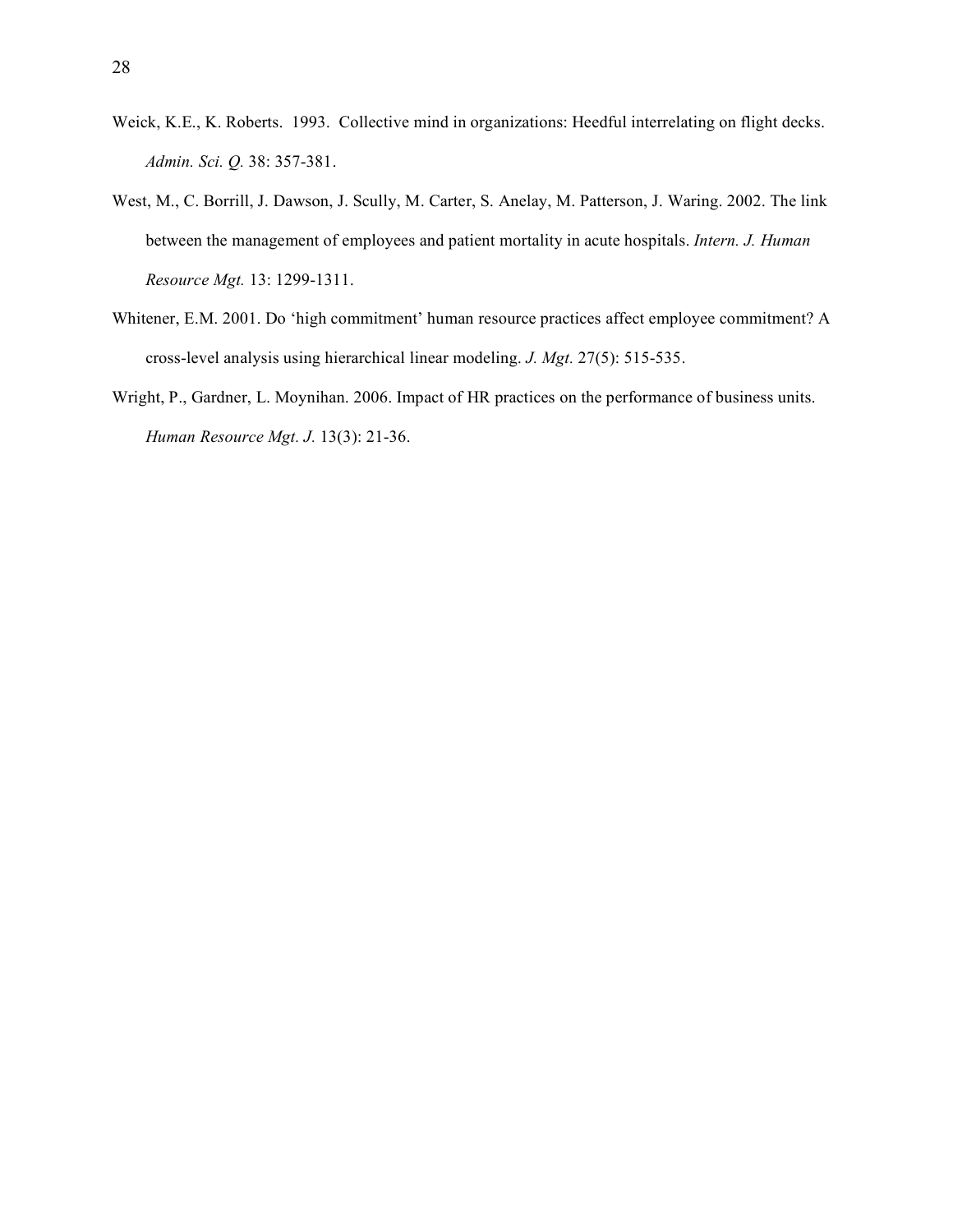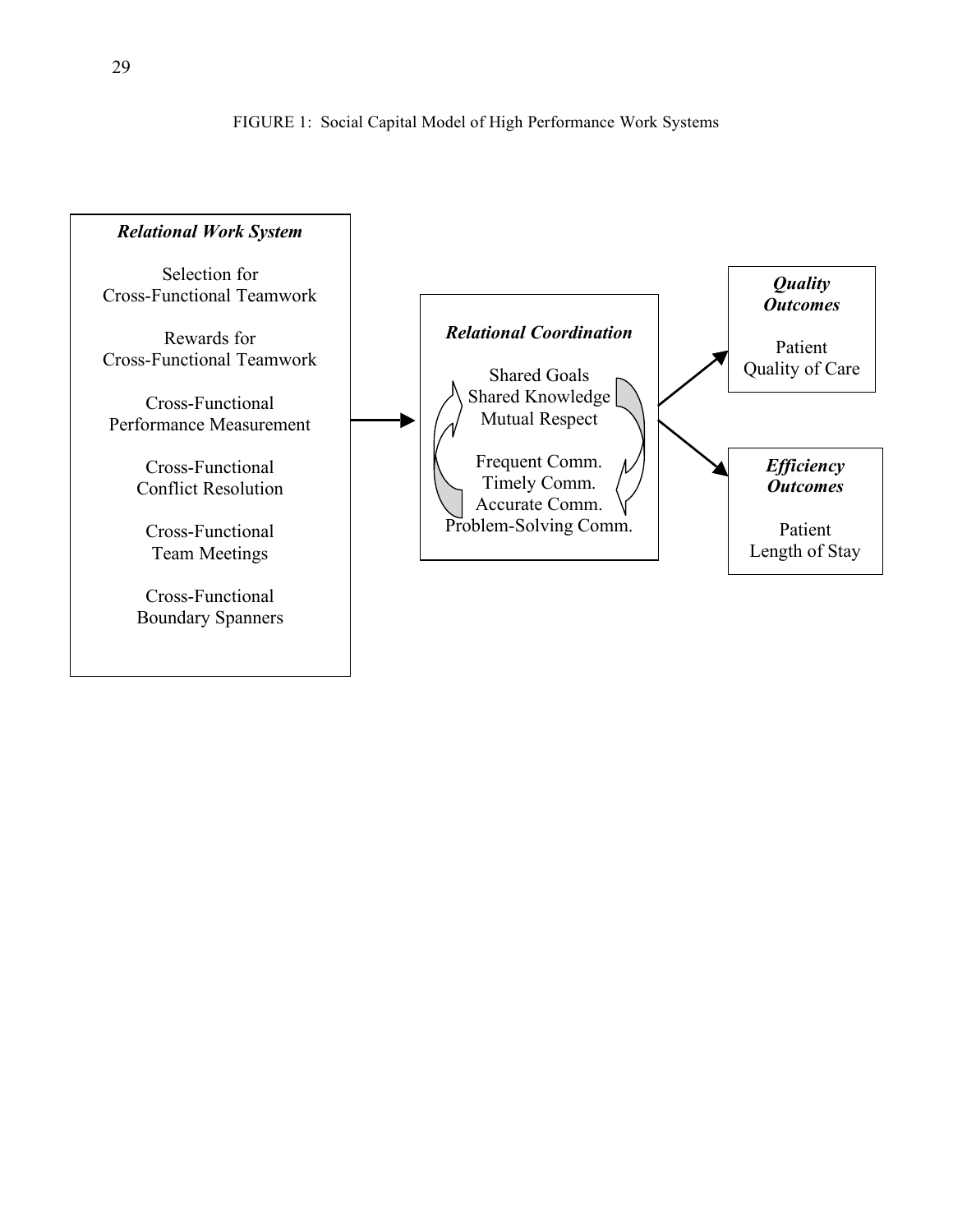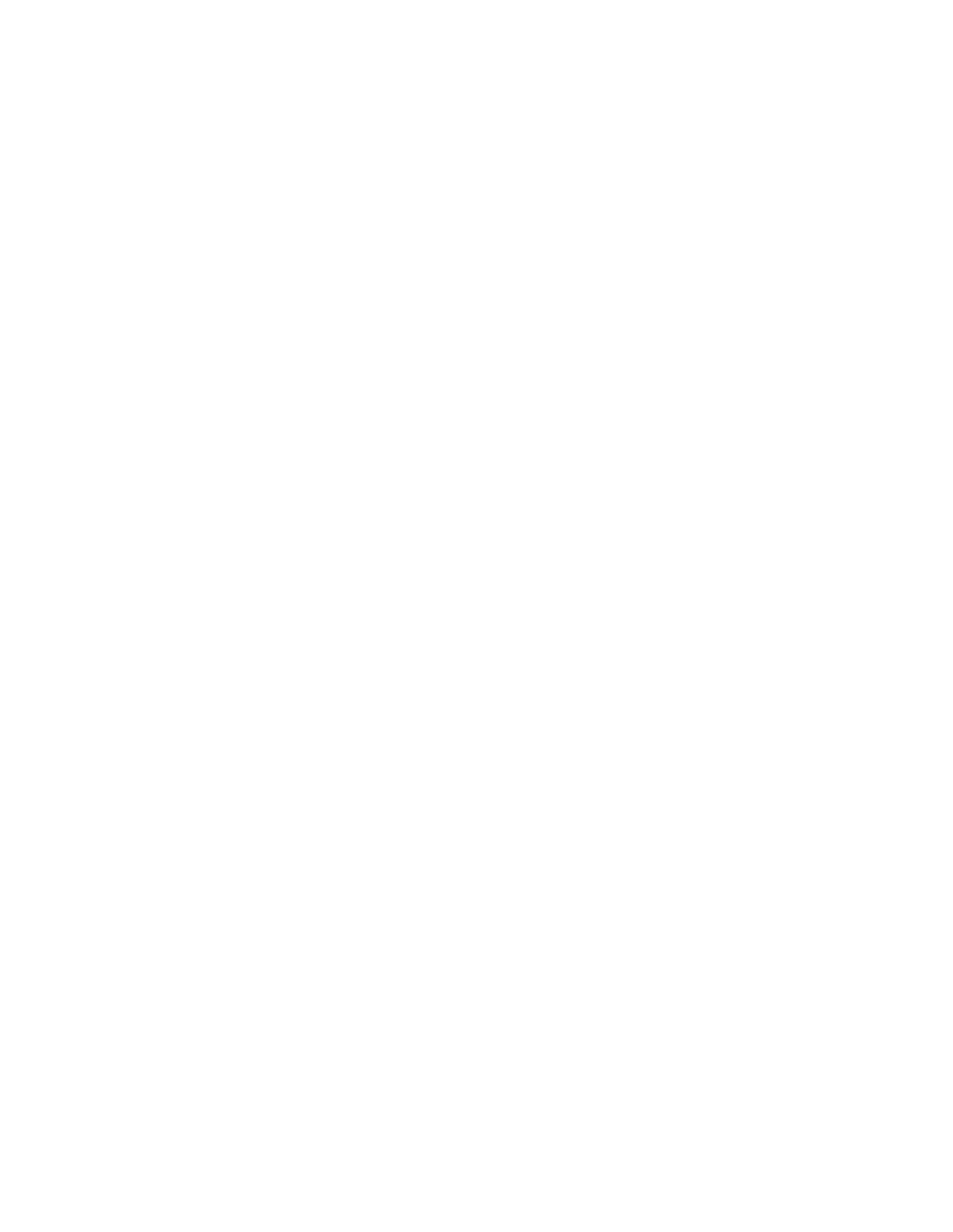|                                                                                                | Range   | Mean             | <b>SD</b> | Obs |
|------------------------------------------------------------------------------------------------|---------|------------------|-----------|-----|
| <b>Selection</b>                                                                               |         |                  |           |     |
| Physicians selected for teamwork qualities                                                     | $0 - 2$ | 0.44             | .88       | 9   |
| Nurses selected for teamwork qualities                                                         | $0 - 2$ | 1.44             | .73       | 9   |
| Physical therapists selected for teamwork qualities                                            | $0 - 2$ | 1.67             | .88       | 9   |
| Selection Index ( $\alpha$ =.75)                                                               |         |                  |           |     |
| <b>Rewards</b>                                                                                 |         |                  |           |     |
| Physicians rewarded for teamwork                                                               | $0 - 3$ | .22              | .67       | 9   |
| Nurses rewarded for teamwork                                                                   | $0 - 2$ | .56              | .88       | 9   |
| Physical therapists rewarded for teamwork                                                      | $0 - 2$ | 1.11             | 1.05      | 9   |
| Rewards Index ( $\alpha$ =.64)                                                                 |         |                  |           |     |
| <b>Performance Measurement</b>                                                                 |         |                  |           |     |
| Cross-functional approach to quality measurement                                               | $1 - 5$ | 3.33             | 1.41      | 9   |
| Problem-solving approach to quality measurement                                                | $1 - 5$ | 2.78             | 1.39      | 9   |
| Cross-functional approach to efficiency measurement                                            | $1 - 5$ | 2.56             | 1.88      | 9   |
| Problem-solving approach to efficiency measurement                                             | $1 - 5$ | 3.00             | 1.58      | 9   |
| Performance Measurement Index ( $\alpha$ =.91)                                                 |         |                  |           |     |
| <b>Conflict Resolution</b>                                                                     |         |                  |           |     |
| Physicians have access to formal process                                                       | $0 - 1$ | .44              | .53       | 9   |
| Nurses have access to formal process                                                           | $0 - 1$ | .22              | .44       | 9   |
| Physical therapists have access to formal process                                              | $0 - 1$ | $\overline{.33}$ | .50       | 9   |
| <b>Conflict Resolution Index (<math>\alpha</math>=.79)</b>                                     |         |                  |           |     |
| <b>Team Meetings</b>                                                                           |         |                  |           |     |
| Nurses included in physician rounds                                                            | $0 - 2$ | 1.33             | .87       | 9   |
|                                                                                                | $0 - 2$ | .56              | .88       | 9   |
| Physical therapists included in physician rounds<br>Case managers included in physician rounds | $0 - 2$ | .67              | .87       | 9   |
| Physicians included in nursing rounds                                                          | $0 - 2$ | .78              | .44       | 9   |
| Physical therapists included in nursing rounds                                                 | $0 - 2$ | 1.44             | .73       | 9   |
| Case managers included in nursing rounds                                                       | $0 - 2$ | 1.33             | 1.00      | 9   |
| Team Meeting Index ( $\alpha$ =.70)                                                            |         |                  |           |     |
|                                                                                                |         |                  |           |     |
| <b>Boundary Spanner</b>                                                                        | 6.7-40  | 26.3             | 10.8      | 9   |
| Case manager caseload<br>Case manager discharge planning role                                  | $0 - 1$ | .89              | .33       | 9   |
| Case manager utilization review role                                                           | $0 - 1$ | .89              | .33       | 9   |
| Primary nursing model                                                                          | $0 - 1$ | .56              | .53       | 9   |
| Boundary Spanner Index ( $\alpha$ =.80)                                                        |         |                  |           |     |
|                                                                                                |         |                  |           |     |
| Relational Work System Index ( $\alpha$ =.92)                                                  |         |                  |           |     |
| <b>Relational Coordination</b>                                                                 |         |                  |           |     |
| Frequency of communication                                                                     | $1 - 5$ | 3.83             | .81       | 334 |
| Timeliness of communication                                                                    | $1 - 5$ | 3.99             | .69       | 334 |
| Accuracy of communication                                                                      | $1 - 5$ | 4.18             | .68       | 333 |
| Problem-solving focus of communication                                                         | $1 - 5$ | 4.00             | .50       | 315 |
| Shared goals                                                                                   | $1 - 5$ | 4.11             | .68       | 331 |
| Shared knowledge                                                                               | $1 - 5$ | 3.74             | .67       | 333 |
| Mutual respect                                                                                 | $1 - 5$ | 3.73             | .67       | 326 |
| Relational Coordination Index ( $\alpha$ =.86)                                                 |         |                  |           |     |

TABLE 1: Relational Work Practices<sup>1</sup> and Relational Coordination<sup>2</sup>

 $\frac{1}{2}$ N=9 hospital units. Variables coded from interviews with administrators.<br><sup>2</sup> N = 334 care providers. Variables coded from network survey of care providers.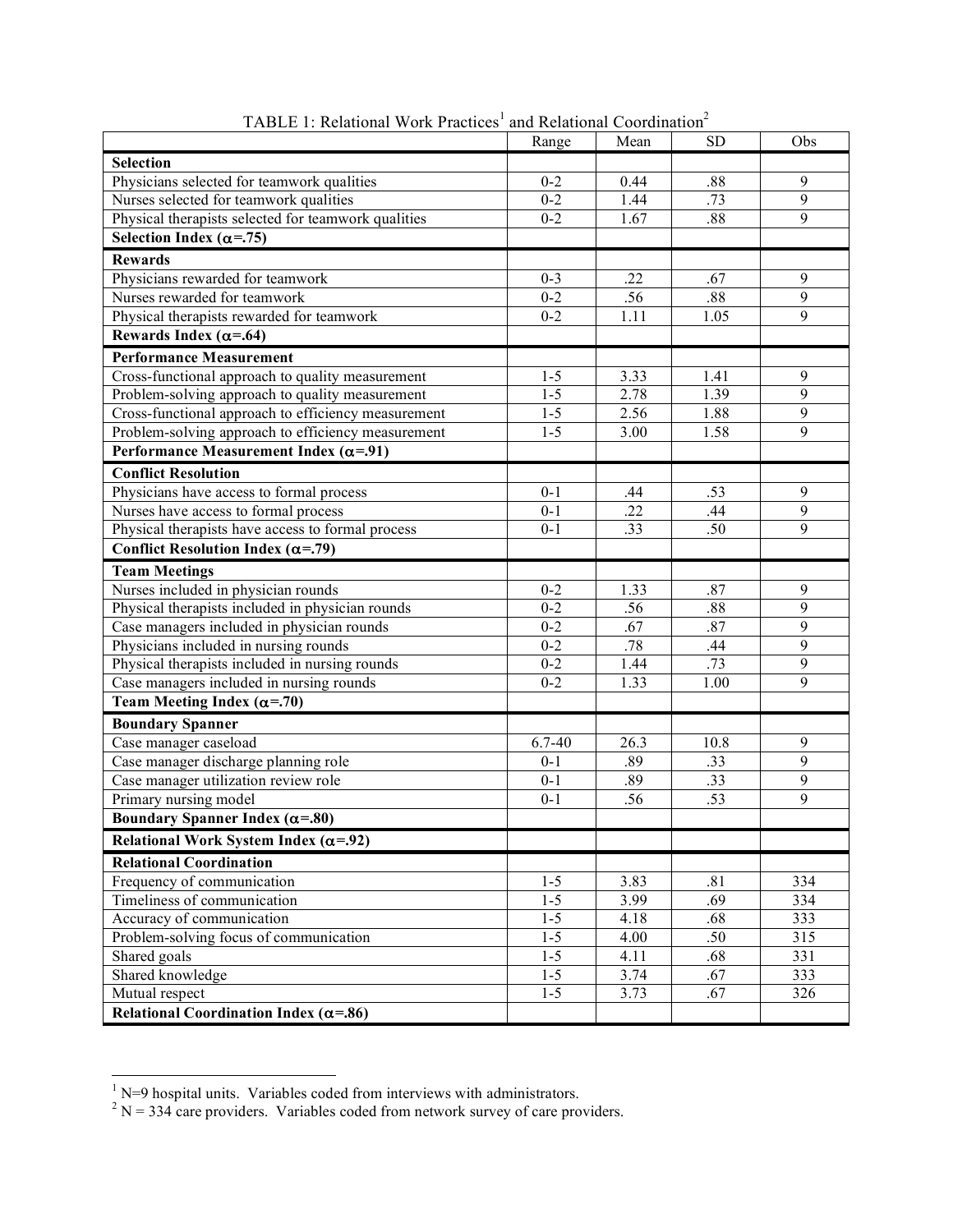| š        |
|----------|
|          |
|          |
|          |
|          |
|          |
|          |
| J        |
| :        |
| Ľ        |
|          |
| ר<br>דוד |
|          |
|          |
| ŕ        |
|          |

| $\sim$                   |                |              |               |             |                |                          |              |    |                |             |              |                                                                                                                                                                                                                                                                                                                                                                                                                                     |                  |      |                          |          | $\mathbf{I}$       |                    |                                                                        | (000)  |
|--------------------------|----------------|--------------|---------------|-------------|----------------|--------------------------|--------------|----|----------------|-------------|--------------|-------------------------------------------------------------------------------------------------------------------------------------------------------------------------------------------------------------------------------------------------------------------------------------------------------------------------------------------------------------------------------------------------------------------------------------|------------------|------|--------------------------|----------|--------------------|--------------------|------------------------------------------------------------------------|--------|
| $\infty$                 |                |              |               |             |                |                          |              |    |                |             |              |                                                                                                                                                                                                                                                                                                                                                                                                                                     |                  |      | $\overline{\phantom{a}}$ |          |                    |                    | $\frac{54}{(135)}$<br>$-53$<br>$(143)$                                 |        |
|                          |                |              |               |             |                |                          |              |    |                |             |              |                                                                                                                                                                                                                                                                                                                                                                                                                                     | $\mathbf{I}$     |      |                          |          |                    |                    | $\frac{(379)}{74*}$ $\frac{(024)}{01}$                                 |        |
| $\acute{\circ}$          |                |              |               |             |                |                          |              |    |                |             |              |                                                                                                                                                                                                                                                                                                                                                                                                                                     |                  |      |                          |          |                    |                    | 11<br>$(0.55)$<br>$(0.65)$<br>$(0.65)$<br>$(0.65)$<br>$(0.60)$         |        |
|                          |                |              |               |             |                |                          |              |    |                |             |              | (0.035)                                                                                                                                                                                                                                                                                                                                                                                                                             |                  |      |                          |          |                    |                    | $\frac{(480)}{(100)}$<br>$\frac{(561)}{(57)}$<br>$\frac{(108)}{(108)}$ |        |
|                          |                |              |               |             |                |                          | $\mathbf i$  |    |                |             |              | $\begin{array}{r} .59+ \\ .097 \big) \\ .01+ \\ .080 \big) \\ .000 \big) \\ .000 \big) \\ .000 \big) \\ .000 \big) \\ .000 \big) \\ .000 \big) \\ .000 \big) \\ .010 \big) \\ .010 \big) \\ .010 \big) \\ .011 \big) \\ .011 \big) \\ .011 \big) \\ .011 \big) \\ .011 \big) \\ .011 \big) \\ .011 \big) \\ .011 \big) \\ .011 \big) \\ .011 \big) \\ .011 \big) \\ .011 \big) \\ .011 \big) \\ .01$                                |                  |      |                          |          |                    |                    |                                                                        |        |
|                          |                |              |               |             |                |                          |              |    |                |             |              | $\begin{array}{l} \n 49 \\  \hline\n 123 \\  \hline\n 135 \\  \hline\n 145 \\  \hline\n 156 \\  \hline\n 165 \\  \hline\n 175 \\  \hline\n 187 \\  \hline\n 196 \\  \hline\n 196 \\  \hline\n 196 \\  \hline\n 196 \\  \hline\n 196 \\  \hline\n 196 \\  \hline\n 196 \\  \hline\n 196 \\  \hline\n 196 \\  \hline\n 196 \\  \hline\n 196 \\  \hline\n 196 \\  \hline\n 196 \\  \hline\n 196 \\  \hline\n 196 \\  \hline\n 196 \\ $ |                  |      |                          |          |                    |                    |                                                                        |        |
| $\overline{\mathcal{C}}$ |                |              | I             |             | $86**$         | (.003)                   |              |    |                |             |              | $\begin{array}{r} 69* \\[-4pt] 69* \\[-4pt] 69* \\[-4pt] 69* \\[-4pt] 69* \\[-4pt] 69* \\[-4pt] 69* \\[-4pt] 69* \\[-4pt] 69* \\[-4pt] 69* \\[-4pt] 69* \\[-4pt] 69* \\[-4pt] 69* \\[-4pt] 69* \\[-4pt] 69* \\[-4pt] 69* \\[-4pt] 69* \\[-4pt] 69* \\[-4pt] 69* \\[-4pt] 69* \\[-4pt] 69* \\[-4pt] 69* \\[-4pt] 69* \\[-4pt] 69* \\[-$                                                                                              |                  |      |                          |          |                    |                    | (950)                                                                  |        |
|                          | $\mathbf{I}$   |              | $91**$        | (001)       |                |                          |              |    |                |             |              | $\frac{(61+1) (63)}{(600+1) (600+1) (600+1) (600+1) (600+1) (600+1) (600+1) (600+1) (600+1) (600+1) (600+1) (600+1) (600+1) (600+1) (600+1) (600+1) (600+1) (600+1) (600+1) (600+1) (600+1) (600+1) (600+1) (600+1) (600+1) (600+1) (600+1) (600+1) (600+1) (600+$                                                                                                                                                                  |                  |      |                          |          |                    |                    |                                                                        |        |
| Obs                      | 336            |              | Ó             |             | O              |                          | Ó            |    | ٩              |             | Ō            |                                                                                                                                                                                                                                                                                                                                                                                                                                     | O                |      | ٩                        |          | 788                |                    | 809                                                                    |        |
| Mean<br>GS)              | $\circ$        | (75          |               | 60          |                | $\widetilde{\mathbf{S}}$ |              | 56 | $\circ$        | 88.         |              | $\overline{84}$                                                                                                                                                                                                                                                                                                                                                                                                                     |                  | (98) | $\circ$                  | (79)     | 4.01               | $1.0$ <sup>t</sup> | $\overline{5.1}$                                                       | (2.13) |
| Range                    | $-3.74 - 1.56$ |              | $-0.96 - 0.6$ |             | $-1.62 - 1.00$ |                          | $-67 - 1.34$ |    | $-1.25 - 1.16$ |             | $-67 - 1.38$ |                                                                                                                                                                                                                                                                                                                                                                                                                                     | $-1.15 - 98$     |      | $-1.87 - 0.83$           |          | $\frac{2}{1}$      |                    | $2 - 35$                                                               |        |
|                          | . Relational   | Coordination | 2. Relational | Work System | 3. Selection   |                          | 4. Rewards   |    | 5. Performance | Measurement | 6. Conflict  | Resolution                                                                                                                                                                                                                                                                                                                                                                                                                          | 7. Team Meetings |      | 8. Boundary              | Spanners | 9. Quality of Care |                    | 10. Length of Stay                                                     |        |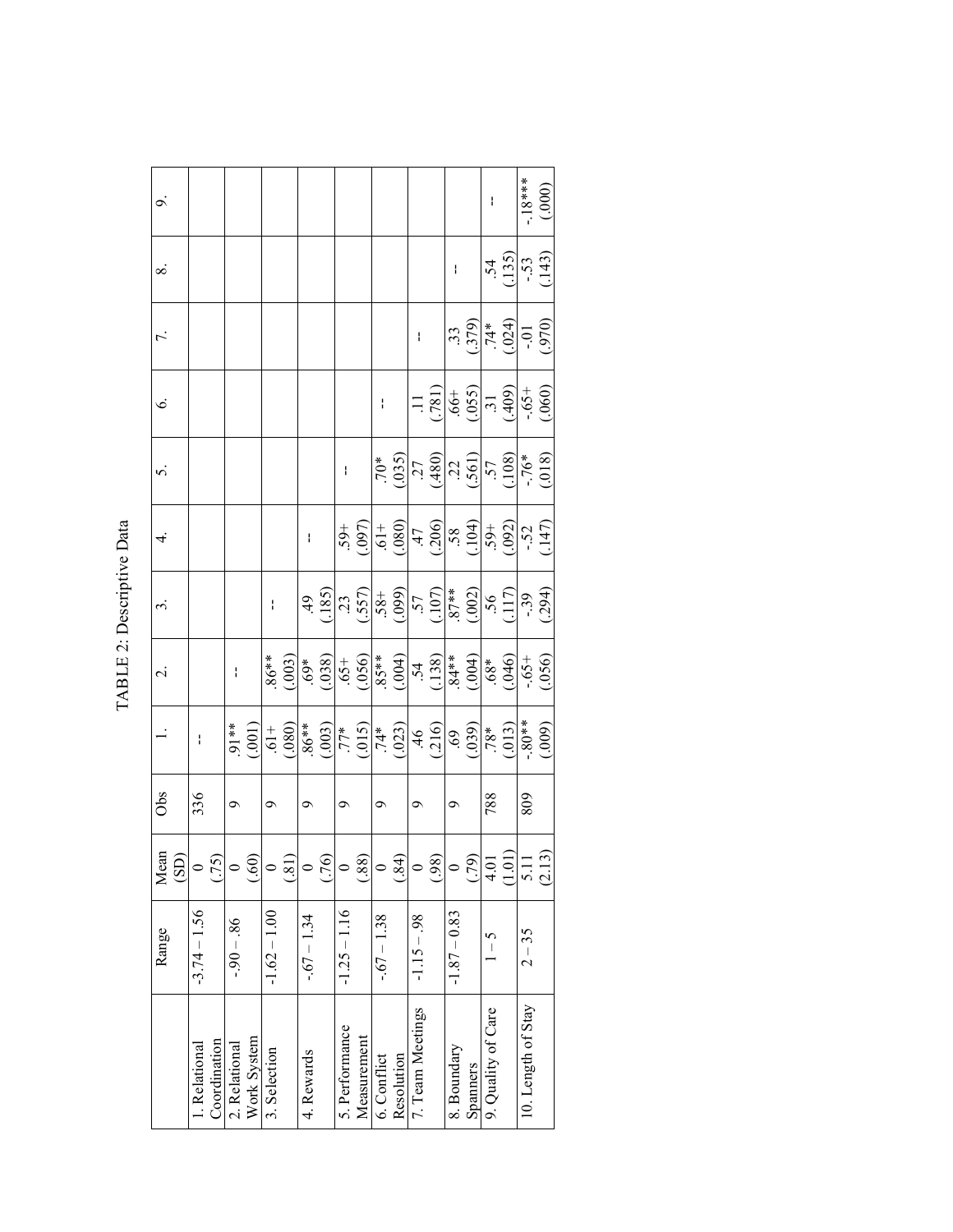|                               |                                            |                                                                                                                                                                                                                                                                                                                                                                                                                      |                                                                                                                                | Relational Coordination                                                                                                                              |                                                               |                   |                                                                                                                                                                                                                                                                                                                                                                                                                    |
|-------------------------------|--------------------------------------------|----------------------------------------------------------------------------------------------------------------------------------------------------------------------------------------------------------------------------------------------------------------------------------------------------------------------------------------------------------------------------------------------------------------------|--------------------------------------------------------------------------------------------------------------------------------|------------------------------------------------------------------------------------------------------------------------------------------------------|---------------------------------------------------------------|-------------------|--------------------------------------------------------------------------------------------------------------------------------------------------------------------------------------------------------------------------------------------------------------------------------------------------------------------------------------------------------------------------------------------------------------------|
|                               |                                            | $\mathbf{\sim}$                                                                                                                                                                                                                                                                                                                                                                                                      | 3                                                                                                                              | 4.                                                                                                                                                   | 5                                                             | $\circ$           | $\overline{ }$                                                                                                                                                                                                                                                                                                                                                                                                     |
| Relational Work System        | $30***$<br>(000)                           |                                                                                                                                                                                                                                                                                                                                                                                                                      |                                                                                                                                |                                                                                                                                                      |                                                               |                   |                                                                                                                                                                                                                                                                                                                                                                                                                    |
| Selection                     | $\overline{\phantom{a}}$                   | $.15**$<br>(.007)                                                                                                                                                                                                                                                                                                                                                                                                    |                                                                                                                                |                                                                                                                                                      |                                                               |                   |                                                                                                                                                                                                                                                                                                                                                                                                                    |
| Rewards                       | $\mathsf I$                                | $\mathcal{A}$                                                                                                                                                                                                                                                                                                                                                                                                        | $23***$<br>(.000)                                                                                                              |                                                                                                                                                      |                                                               |                   |                                                                                                                                                                                                                                                                                                                                                                                                                    |
| Performance Measurement       | $\mathsf I$                                | $\mathsf I$                                                                                                                                                                                                                                                                                                                                                                                                          | ł                                                                                                                              | $.18**$<br>(.002)                                                                                                                                    |                                                               |                   |                                                                                                                                                                                                                                                                                                                                                                                                                    |
| <b>Conflict Resolution</b>    | $\frac{1}{2}$                              | $\bar{1}$                                                                                                                                                                                                                                                                                                                                                                                                            | $\mathcal{A}$                                                                                                                  | ł                                                                                                                                                    | $.20***$<br>(.000)                                            |                   |                                                                                                                                                                                                                                                                                                                                                                                                                    |
| Team Meetings                 | ł                                          | ł                                                                                                                                                                                                                                                                                                                                                                                                                    | ł                                                                                                                              | ł                                                                                                                                                    | $\mathbf{I}$                                                  | $.17**$<br>(.009) |                                                                                                                                                                                                                                                                                                                                                                                                                    |
| Boundary Spanners             | $\mathbf{I}$                               | $\mathbf{I}$                                                                                                                                                                                                                                                                                                                                                                                                         | $\mathbf{I}$                                                                                                                   | ł                                                                                                                                                    | $\mathbf{I}$                                                  | $\mathbf{I}$      | $.18**$                                                                                                                                                                                                                                                                                                                                                                                                            |
| Physician Respondent          | (011)<br>$-0.28*$                          | $-0.29*$                                                                                                                                                                                                                                                                                                                                                                                                             |                                                                                                                                |                                                                                                                                                      |                                                               |                   |                                                                                                                                                                                                                                                                                                                                                                                                                    |
| Resident Respondent           | (413)                                      |                                                                                                                                                                                                                                                                                                                                                                                                                      |                                                                                                                                |                                                                                                                                                      |                                                               |                   |                                                                                                                                                                                                                                                                                                                                                                                                                    |
| Nurse Respondent              | $-20$<br>(.124)                            |                                                                                                                                                                                                                                                                                                                                                                                                                      |                                                                                                                                |                                                                                                                                                      | $-30**$<br>$(007)$<br>$(007)$<br>$(293)$<br>$-22+$<br>$(099)$ |                   |                                                                                                                                                                                                                                                                                                                                                                                                                    |
| Physical Therapist Respondent |                                            |                                                                                                                                                                                                                                                                                                                                                                                                                      |                                                                                                                                |                                                                                                                                                      |                                                               |                   |                                                                                                                                                                                                                                                                                                                                                                                                                    |
| Social Worker Respondent      | $\frac{1}{(.603)}$<br>$\frac{13+}{(.075)}$ | $\begin{array}{c c}\n 0 & 1 \\  -1 & 18 \\  -18 & 0 \\  \hline\n 1 & 0 \\  -18 & 0 \\  \hline\n 1 & 0 \\  -18 & 0 \\  \hline\n 1 & 0 \\  -19 & 0 \\  \hline\n 1 & 0 \\  -19 & 0 \\  \hline\n 1 & 0 \\  -19 & 0 \\  \hline\n 1 & 0 \\  -19 & 0 \\  \hline\n 1 & 0 \\  -19 & 0 \\  \hline\n 1 & 0 \\  -19 & 0 \\  \hline\n 1 & 0 \\  -19 & 0 \\  \hline\n 1 & 0 \\  -19 & 0 \\  \hline\n 1 & 0 \\  -19 & 0 \\  \hline$ | $-30**$<br>$-30*$<br>$-30*$<br>$-120*$<br>$-120*$<br>$-121*$<br>$-120*$<br>$-121*$<br>$-120*$<br>$-120*$<br>$-120*$<br>$-120*$ | $\begin{array}{r} \n 11** \\  1005 \\  -100 \\  -194 \\  -194 \\  -100 \\  -104 \\  -104 \\  -104 \\  -144 \\  -104 \\  -144 \\  -104\n \end{array}$ | $-0.08$<br>$(0.463)$<br>$(14+14)$<br>$(0.71)$<br>$(0.739)$    |                   | $\underbrace{(.012)}_{-2.8} = \underbrace{(.12)}_{-1.2} = \underbrace{(.12)}_{-1.2} = \underbrace{(.012)}_{-1.2} = \underbrace{(.012)}_{-1.2} = \underbrace{(.012)}_{-1.2} = \underbrace{(.012)}_{-1.2} = \underbrace{(.012)}_{-1.2} = \underbrace{(.012)}_{-1.2} = \underbrace{(.012)}_{-1.2} = \underbrace{(.012)}_{-1.2} = \underbrace{(.012)}_{-1.2} = \underbrace{(.012)}_{-1.2} = \underbrace{(.012)}_{-1.2$ |
| Constant                      | (211)                                      |                                                                                                                                                                                                                                                                                                                                                                                                                      |                                                                                                                                | (0.741)                                                                                                                                              |                                                               |                   |                                                                                                                                                                                                                                                                                                                                                                                                                    |
| Within unit R <sup>2</sup>    | $\overline{5}$                             | $\overline{5}$                                                                                                                                                                                                                                                                                                                                                                                                       | $rac{9}{4}$                                                                                                                    | $\ddot{5}$                                                                                                                                           | $\overline{5}$                                                |                   | $\overline{5}$                                                                                                                                                                                                                                                                                                                                                                                                     |
| Between unit R <sup>2</sup>   | $\tilde{e}$                                | $\ddot{4}$                                                                                                                                                                                                                                                                                                                                                                                                           |                                                                                                                                | $60$                                                                                                                                                 | $\ddot{\text{o}}$                                             | $\ddot{4}$        | 55.                                                                                                                                                                                                                                                                                                                                                                                                                |
| Observations                  | 321                                        | 321                                                                                                                                                                                                                                                                                                                                                                                                                  | 321                                                                                                                            | 321                                                                                                                                                  | 321                                                           | 321               | 321                                                                                                                                                                                                                                                                                                                                                                                                                |

TABLE 3: Impact of Relational Work System on Relational Coordination<sup>3</sup> TABLE 3: Impact of Relational Work System on Relational Coordination<sup>3</sup>

01.0>d+ 50.0>d<sub>\*</sub> 10.0>d<sub>\*\*</sub> 100.0>d<sub>\*\*\*</sub> \*\*\*p<0.001 \*\*p<0.01 \*p<0.05 +p<0.10

<sup>&</sup>lt;sup>3</sup> Unit of analysis is care provider (physicians, residents, nurses, physical therapists, social workers and case managers) assigned to work with joint replacement patients (n=321). Case manager is the omitted respondent <sup>3</sup> Unit of analysis is care provider (physicians, residents, nurses, physical therapists, social workers and case managers) assigned to work with joint replacement patients (n=321). Case manager is the omitted respondent category. Random effects regression is used to account for clustering of care providers by hospital unit (n=9). Standardized regression coefficients are shown.